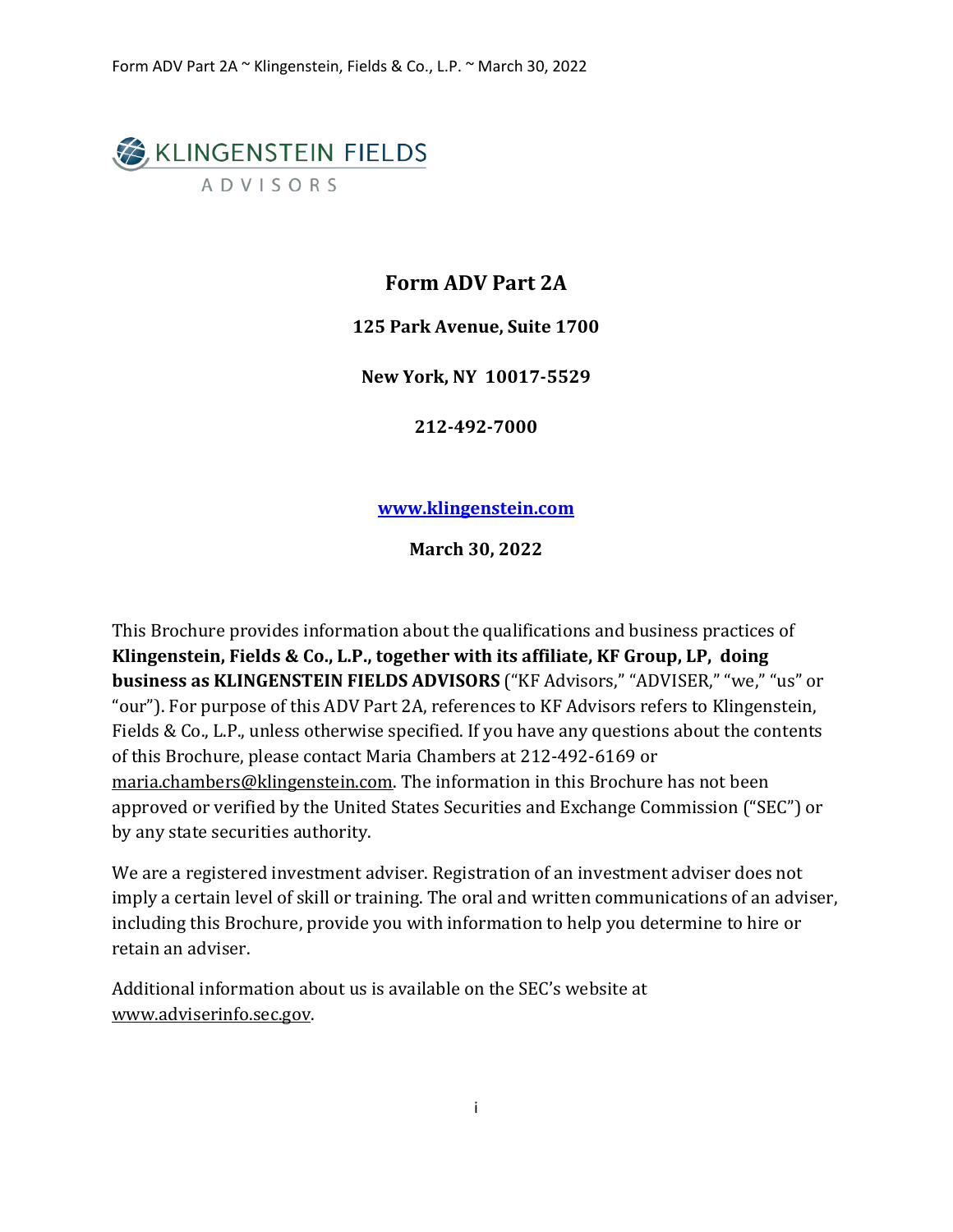#### <span id="page-1-0"></span>**Item 2 – Material Changes**

This Brochure dated March 30, 2022 serves as an update to the Brochure dated March 31, 2021. Below is a summary of material changes made to the Brochure:

- 1. Updated **Item 4 - Advisory Business** to (i) acknowledge our fiduciary status within the meaning of Title I of the Employee Retirement Income Security Act and/or the Internal Revenue Code as it pertains to any investment advice and/or rollover recommendations we may provide in connection with your retirement accounts; (ii) set forth our related obligations in connection with such investment advice and/or rollover recommendations; and (iii) amend the factors we consider in making any rollover recommendations. Non-material changes were also made to this section to incorporate our monthly investment outlook and social media accounts into our description of our ongoing communications with clients; and
- 2. Updated **Item 8 – Methods of Analysis, Investment Strategies and Risk of Loss** to amend Interest Rate and Inflation Risks disclosures reflecting changes in policies and their related impacts.

When there are material changes to our qualifications and business practices, we offer or deliver this full Brochure or a summary of any material changes to all of our clients each year, or as required, pursuant to SEC Rules, within 120 days of the close of our business' fiscal year, each December 31st. We further provide other ongoing disclosure information about material changes, as necessary.

We will provide our clients with a new full Brochure, as necessary, based on changes or new information, in accordance with applicable law.

Our current Brochure can be requested by contacting Maria Chambers, Chief Compliance Officer at 212-492-6169 or [maria.chambers@klingenstein.com.](mailto:info@klingenstein.com) The Brochure is also available on our website at www.klingenstein.com. The Brochure is available at no charge.

The current Brochure and additional information about KF Advisors is available via the SEC's web site at [www.adviserinfo.sec.gov.](http://www.adviserinfo.sec.gov/) The SEC's web site also provides information about any persons affiliated with KF Advisors who are registered as investment adviser representatives of KF Advisors.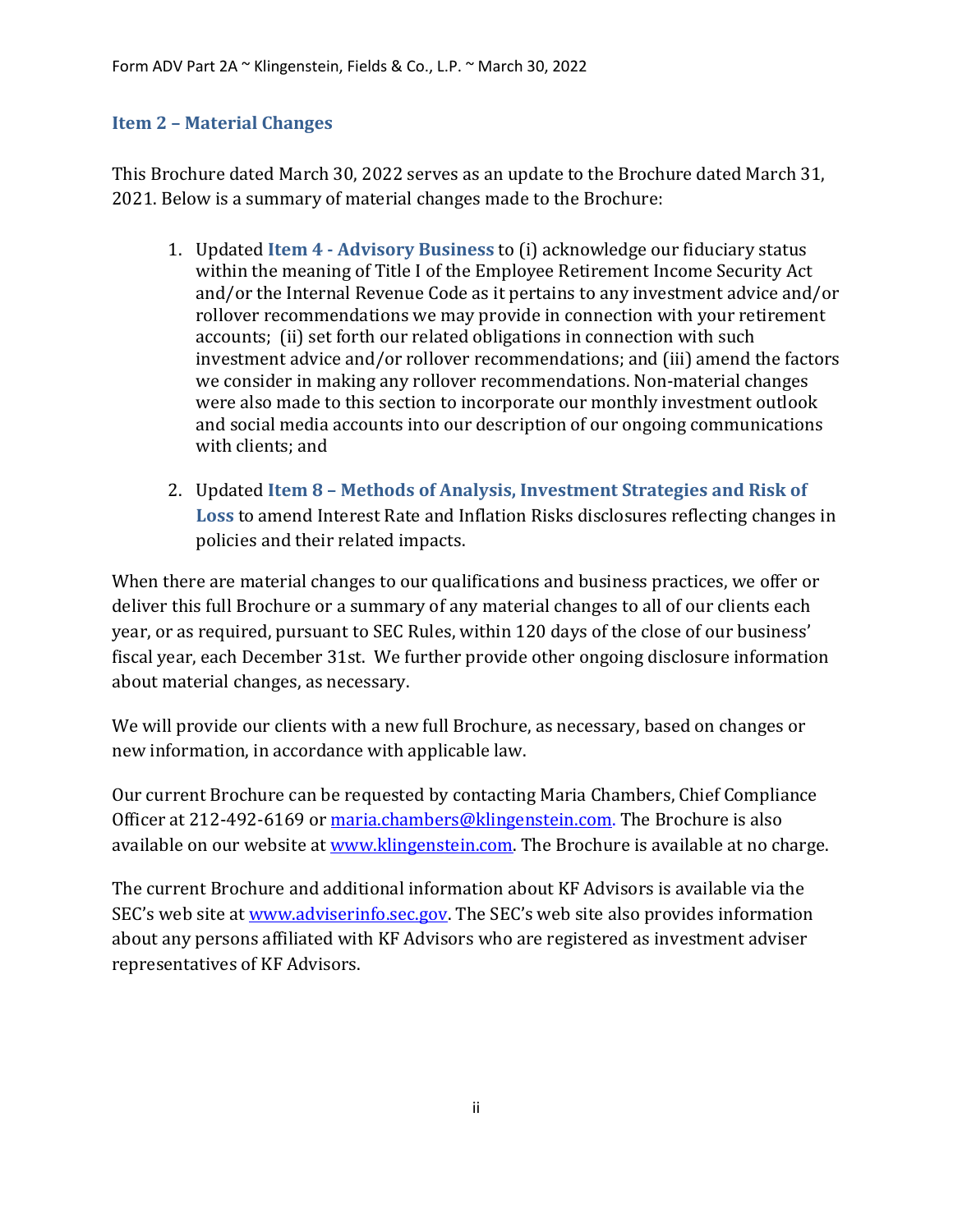# <span id="page-2-0"></span>**Item 3 - Table of Contents**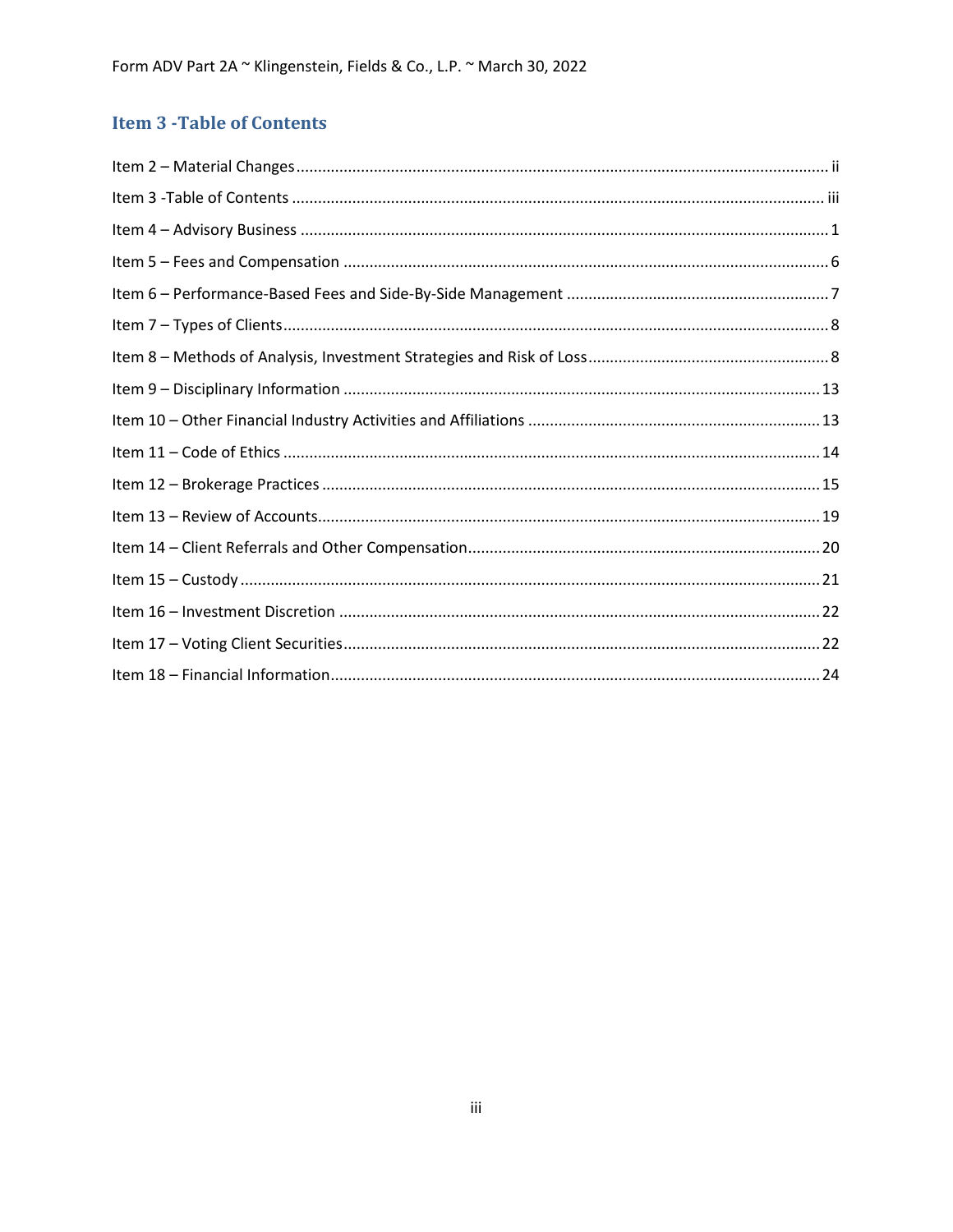#### <span id="page-3-0"></span>**Item 4 – Advisory Business**

Klingenstein, Fields & Co., L.P. formed and initially registered with the SEC as an adviser in 1988. From 1998 through July 2020, the adviser operated as Klingenstein, Fields & Co., L.L.C. In August 2020, the adviser reverted to limited partnership form as Klingenstein, Fields & Co., L.P.

The principal owner of 25% or more of the ADVISER is a trust for the benefit of the Klingenstein family. Additional owners include active members of management of KF Advisors. Please see our Brochure Supplement on Form ADV Part 2B for more information about our investment advisory personnel.

KF Advisors provides investment advice to selected clients primarily on a discretionary basis and, to a lesser extent, on a nondiscretionary basis, based upon the individual investment objectives, risk tolerance and constraints, time horizon and liquidity needs of our clients. Individual accounts will have differing asset allocation, different securities or different amounts of specific securities to reflect their individual objectives, risk tolerance and constraints, time horizon and liquidity needs. Clients can impose reasonable restrictions on our investment discretion with respect to investing in certain securities or types of securities or can indicate that a particular held security is not to be sold; however, this could affect their investment results.

Services include ongoing advice and supervision over client accounts principally regarding both equity and fixed income securities**,** and to a lesser extent other asset classes (e.g. liquid alternatives), which exposures could be achieved through investments in mutual funds and/or exchange traded funds ("ETFs"). KF Advisors has developed a model portfolio that represent the implementation of the firm's core equity strategy and that can be applied consistently across applicable new and existing accounts, as deemed appropriate (as described in **Item 8**). These activities are primarily based upon fundamental research and an analysis of general economic, business and market conditions.

KF Advisors, directly or through a sub-advisory agreement with our advisory affiliate KF Group, LP ("KF Group") also provides an open architecture approach to investing through implementation of a full asset allocation framework that utilizes investments across a range of asset classes, including investments with external managers on whom we have conducted due diligence and hold a high level of conviction. A full description of this strategy and related risks, policy summaries and conflicts disclosures are included in KF Group's ADV Part 2, which should be read in its entirety for a comprehensive description of our combined strategies and conflicts of interest and is provided to all our clients prior to entering into an advisory relationship. KF Group is an SEC registered investment adviser with whom we are under common control, share the same principal place of business,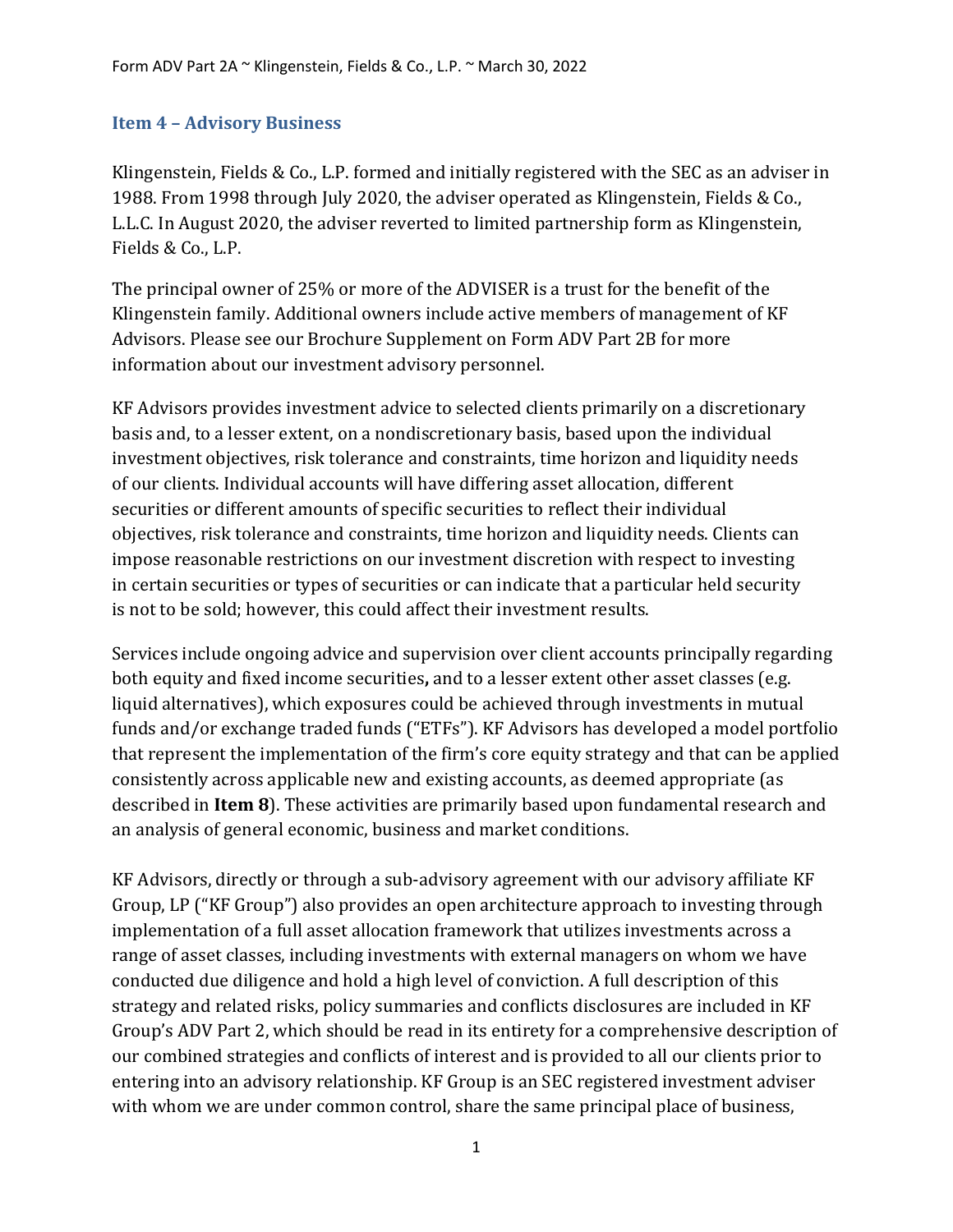personnel and other resource as well as conduct and operate a fully integrated advisory business.

For a subset of accounts seeking to invest in municipal and/or taxable fixed income products, KF Advisors allocates a percentage of a client's account to Charles Schwab Investment Management, Inc.'s Wasmer Schroeder Strategies ("CSIM"), pursuant to a subadvisory relationship.

We do not regularly issue any publication or report to our clients other than quarterly valuation of their individual accounts, a monthly investment outlook and periodic market commentaries. KF Advisors produces and distributes a variety of communications on topics relevant to our clients, which vary in frequency and format, including emails, white papers, newsletters, webinars, videos, etc., and are distributed live, electronically, in print or posted on our website or social media accounts.

We serve as the investment adviser to several pooled investment vehicles that we refer to in this Brochure as "Funds." Additional information regarding the Funds can be found in **Item 8**, below and in the Fund's offering documents, available upon request.

We occasionally provide investment advice to clients with respect to pooled investment vehicles such as partnerships or other private entities engaging in investment strategies including, but not limited to, private equity and venture capital. Where appropriate, we provide advice with respect to, and solicit certain clients to participate in, such entities, some of which are affiliated with us.

As discussed in **Item 10**, KF Advisors is affiliated with various private investment funds. KF Advisors, on a non-discretionary basis, will recommend that qualified clients consider allocating a portion of their investment assets to the *affiliated private funds,* where appropriate. The terms and conditions for participation in the *affiliated private funds,*  including management and incentive fees, where applicable, are set forth in the fund's offering documents. KF Advisors' clients are under absolutely no obligation to consider or make an investment in a private investment fund(s). In addition, as further described in **Item 11** and in **Item 12**, in the paragraph headed *Trade Aggregation and Allocation*, KF Advisors' officers, Members and other employees ("Employees"), and their immediate family members and certain other persons and entities associated with those Employees ("Related Persons") are permitted to invest alongside these funds, provided that such investments are consistent with KF Advisors' Code of Ethics and Insider Trading Policy and Trade Allocation Policies and Procedures, which, in relevant part, among other things, require (i) the pre-clearance of private investments by Employees and certain Related Persons, (ii) the participating private funds to receive a right of first refusal, and (iii) that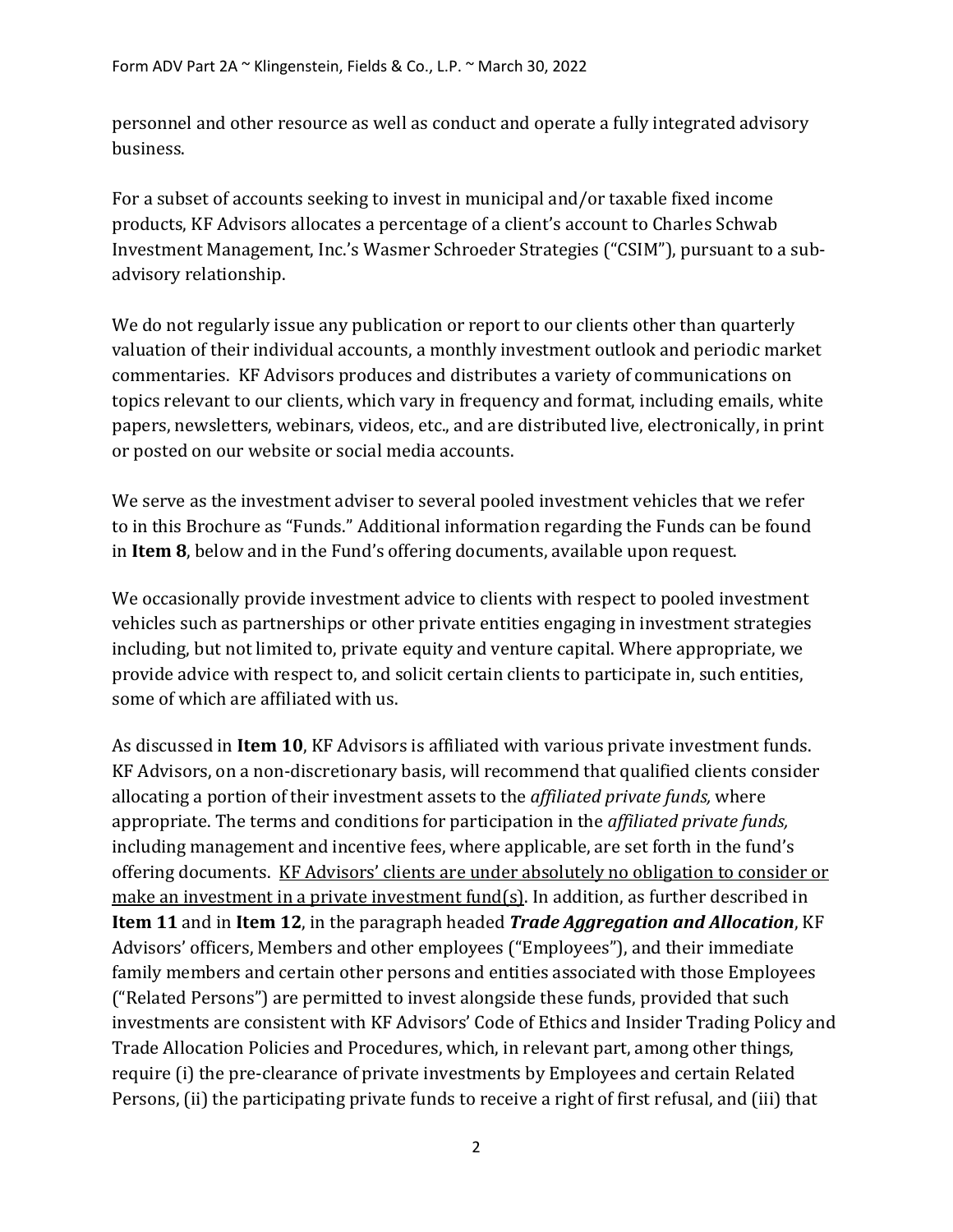KF Advisors' clients' interests are placed ahead of KF Advisors Employees and certain Related Persons.

**Please Note:** As further described in **Item** 8, private investment funds generally involve various risk factors, including, but not limited to, potential for complete loss of principal, liquidity constraints and lack of transparency. Unlike liquid investments that a client may maintain, private investment funds do not provide daily liquidity or pricing. Each prospective client investor will be required to complete a Subscription Agreement. **Please Also Note: Conflict Of Interest**: Because KF Advisors can earn compensation from the *affiliated private funds* that in certain instances exceeds the fee that the KF Advisors would earn under its standard asset based fee schedule referenced in **Item 5** below, the recommendation that a client become an *affiliated private fund* investor presents a **conflict of interest**.

## **Miscellaneous**

**Financial Planning and Non-Investment Consulting/Implementation Services**. To the extent specifically requested by the client or when we think appropriate, KF Advisors provides **financial planning** services and assists in the development of detailed financial plans and strategies, including non-investment related matters, such as estate planning, insurance, etc. Neither KF Advisors, nor any of its representatives, serves as an attorney, accountant, or insurance agent, and no portion of KF Advisors' services should be construed as such. To the extent requested by a client or when we think appropriate, KF Advisors recommends the services of unaffiliated professionals for certain non-investment implementation purposes (i.e. attorneys, accountants, insurance, etc.). KF Advisors does not receive any direct or indirect compensation from clients' use of any recommended professionals. The client is under no obligation to engage the services of any such recommended professional. The client retains absolute discretion over all such implementation decisions and is free to accept or reject any recommendation from KF Advisors. **Please Note:** If the client engages any unaffiliated recommended professional, and a dispute arises thereafter relative to such engagement, the client agrees to seek recourse exclusively from and against the engaged professional. **Please Also Note:** It remains the client's responsibility to promptly notify KF Advisors if there is ever any change in his/her/its financial situation or investment objectives for the purpose of reviewing/evaluating/revising KF Advisors' previous recommendations and/or services.

**PLEASE NOTE: RETIREMENT ROLLOVERS**-**No Obligation/Conflict of Interest**: A client leaving an employer typically has four options (and could engage in a combination of these options): i) leave the money in his former employer's plan, if permitted, ii) roll over the assets to his new employer's plan, if one is available and rollovers are permitted, iii) rollover to an IRA, or iv) cash out the account value (which could, depending upon the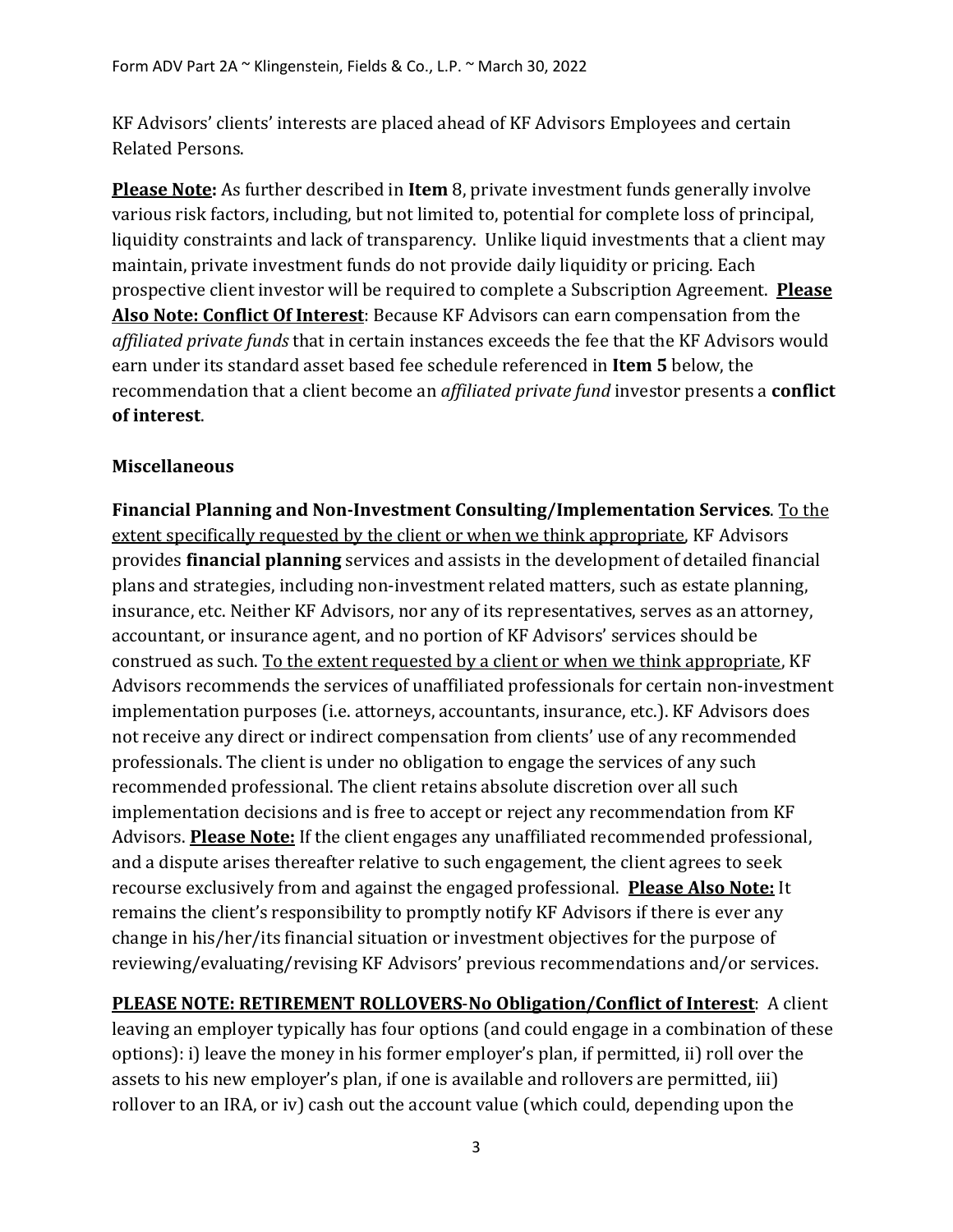client's age, result in adverse tax consequences). KF Advisors can recommend an investor roll over plan assets or an Individual Retirement Account (IRA) to an IRA managed by KF Advisors. As a result, KF Advisors and its representatives will earn an asset-based fee (see **Please Note** below). In contrast, a recommendation that a client or prospective client leave his or her plan assets with his or her old employer or roll the assets to a plan sponsored by a new employer, or alternatively to leave his or her IRA with its current adviser or roll the IRA to another adviser, will generally result in no compensation to KF Advisors (unless the client engages KF Advisors to monitor and/or manage the account while maintained in an employer plan). KF Advisors has an economic incentive to encourage an investor to roll plan assets or IRA assets into an IRA that KF Advisors will manage or to engage KF Advisors to monitor and/or manage plan assets while maintained at your employer.

When we provide investment advice to you regarding your retirement plan account or IRA, we are fiduciaries within the meaning of Title I of the Employee Retirement Income Security Act and/or the Internal Revenue Code, as applicable, which are laws governing retirement accounts. The way we make money, as set forth above, creates some conflicts with your interests, so we operate under a special rule that requires us to act in your best interest and not put our interest ahead of yours.

Under this special rule's provisions, we must:

- Meet a professional standard of care when making investment recommendations (give prudent advice);
- Never put our financial interests ahead of yours when making recommendations (give loyal advice);
- Avoid misleading statements about conflicts of interest, fees, and investments;
- Follow policies and procedures designed to ensure that we give advice that is in *your* best interest;
- Charge no more than is reasonable for our services; and
- Give you basic information about conflicts of interest.

There are various factors that KF Advisors will consider before recommending a rollover, including but not limited to: i) the investment options available in the plan or IRA versus the contemplated investment options available in an IRA managed by KF Advisors, ii) fees and expenses in the plan or IRA versus the fees and expenses in the proposed IRA; which analysis may include consideration of factors such as the long-term impact of any increased costs; why the rollover is appropriate notwithstanding any additional costs; and the impact of economically significant investment features such as surrender schedules and index annuity cap and participation rates; iii) whether the employer pays for some or all of the plan's administrative expenses, and iv) the different levels of services and investments available under the plan and the IRA. With respect to the plan, KF Advisors will consider all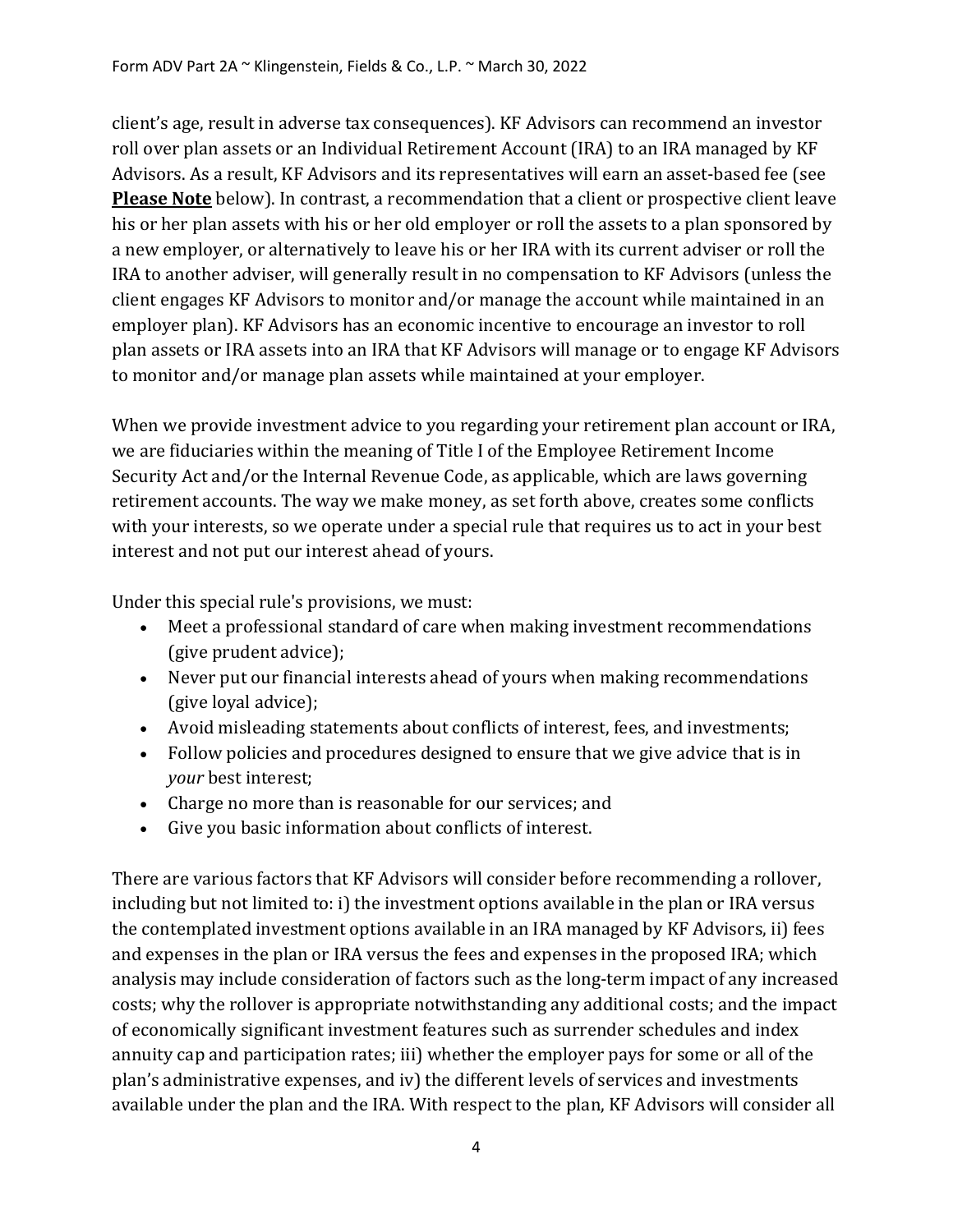of the investments in the plan's line-up, and not solely the client's current investments. KF Advisors' determination of a recommendation of a rollover of plan assets can be limited by the availability of information about the client's employer plan alternatives. No client is under any obligation to rollover plan or IRA assets to an IRA managed by KF Advisors or to engage KF Advisors to monitor and/or manage the plan assets while maintained at your employer.

**Client Obligations**. In performing its services, KF Advisors shall not be required to verify any information received from the client or from the client's other professionals, and is expressly authorized to rely thereon. Moreover, each client is advised that it remains his/ her/its responsibility to promptly notify KF Advisors if there is ever any change in his/her/its financial situation or investment objectives for the purpose of reviewing/evaluating/ revising KF Advisors' previous recommendations and/or services.

**Please Note: Investment Risk. Different types of investments involve varying degrees of risk, and it should not be assumed that future performance of any specific investment or investment strategy (including the investments and/or investment strategies that are recommended or undertaken by KF Advisors) will be profitable or equal any specific performance level(s).**

We provide investment advice to clients with respect to other types of investments or other financial matters.

Our investment advisory clients can terminate their investment advisory agreement with us immediately by providing written notice to us requesting termination; or at such time as is otherwise mutually agreed upon in writing by the client and us. KF Advisors can resign as adviser to an account with notice, after five business days.

#### **Assets Under Management**

As of December 31, 2021, we managed Regulatory Assets Under Management calculated in accordance with the guidelines of Form ADV Part 1:

- 1204 Discretionary and Non-Discretionary accounts, valued at \$5.2 Billion (\$5,227,439,916), including:
	- o 1,170 Discretionary accounts, valued at \$4.3 Billion (\$4,302,632,054); and
	- $\circ$  34 Non-Discretionary accounts, valued at \$924.8 Million (\$924,807,862).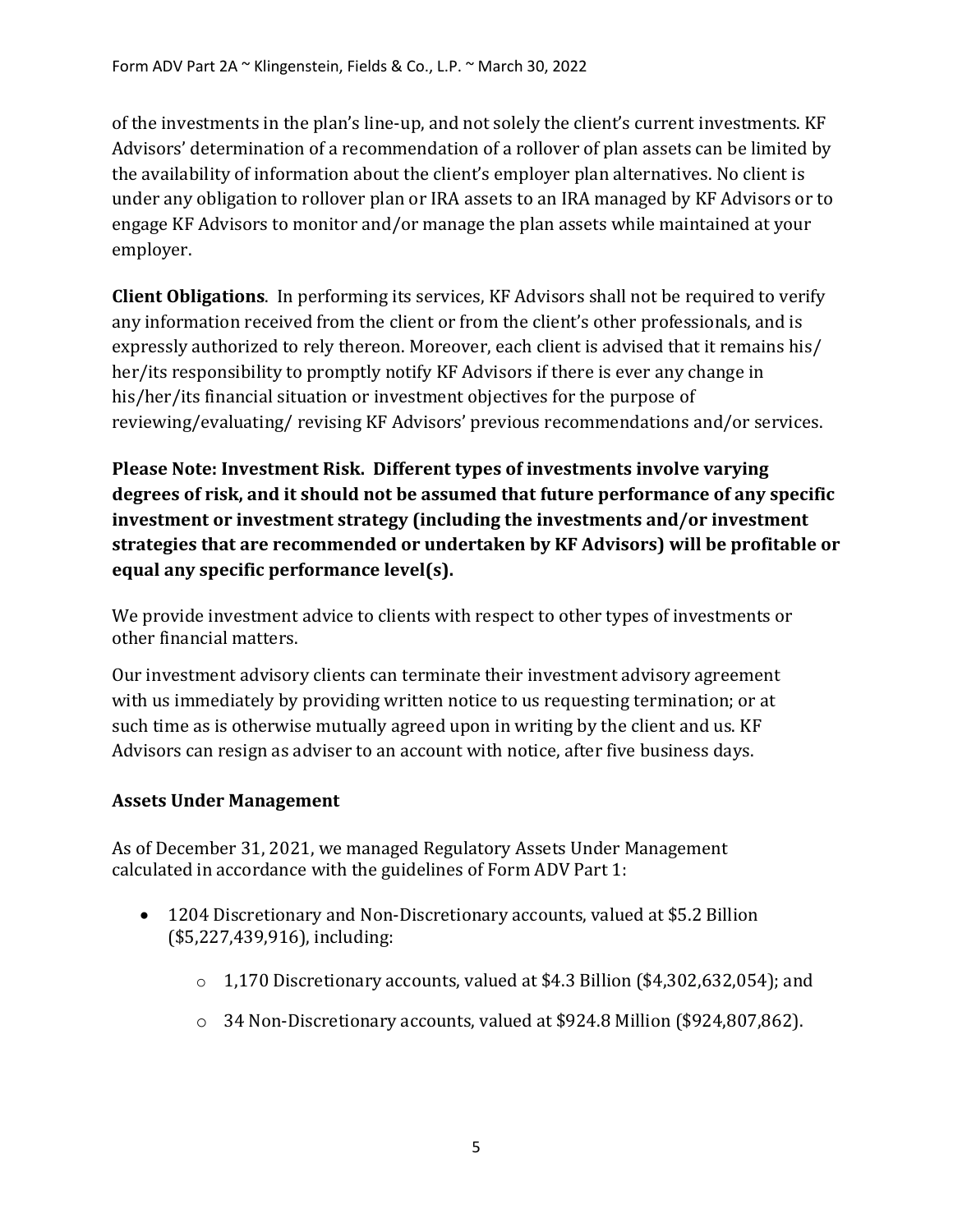#### <span id="page-8-0"></span>**Item 5 – Fees and Compensation**

#### **Investment Advisory Fees**

As compensation for standard investment advisory services provided to clients, KF Advisors charges an investment advisory fee based upon the total market value of all managed assets in a client's account at an annual rate that ranges up to 1.00% percent annually and is described in detail in each client's investment advisory agreement.

Fees are generally not negotiable. Fees can vary to reflect circumstances that apply to a specific client or account, including, but not limited to: the nature of the assets in the account, account size, certain historical arrangements, and the client's investment requirements. Fees for accounts within a family group are generally calculated for the combined market value of all accounts in the group, to the extent allowable, and paid by the individual accounts in proportion to their market values.

We compute investment advisory fees in arrears for each quarter as of the close of trading on the last business day of March, June, September and December. Fees for each quarter are charged within 15 days after the beginning of the following quarter. Fees could be prorated for substantial capital contributions or withdrawals made during the applicable calendar quarter. Accounts initiated or terminated during a calendar quarter will be charged a prorated fee. Upon termination of any account, any earned, but unpaid, fees will be due and payable.

Fees for KF Advisors private funds are described in the respective private fund organizational documents. Fees for KF Advisors private funds are generally computed annually, in arrears, following completion of the funds' financial audits, except for two funds, which compute and collect fees quarterly, in arrears.

Clients generally authorize us to collect fees by instructing custodians to debit the client's account in the appropriate amount computed as described above. This authorization is in the general form of investment advisory agreement entered into between KF Advisors and our clients. In that case, we send fee notices to each client and the custodian for each client's account at the same time, indicating the amount of the fee to be debited from the account, how it was calculated and the value of assets on which the determination of the fee was based. In addition, KF Advisors requests that the custodian for each client's account notify the client, at least quarterly, of the amount of the fee debited from the client's account.

Clients can elect to pay investment advisory fees directly and, in that case, we send invoices similar to the notices described above to such clients.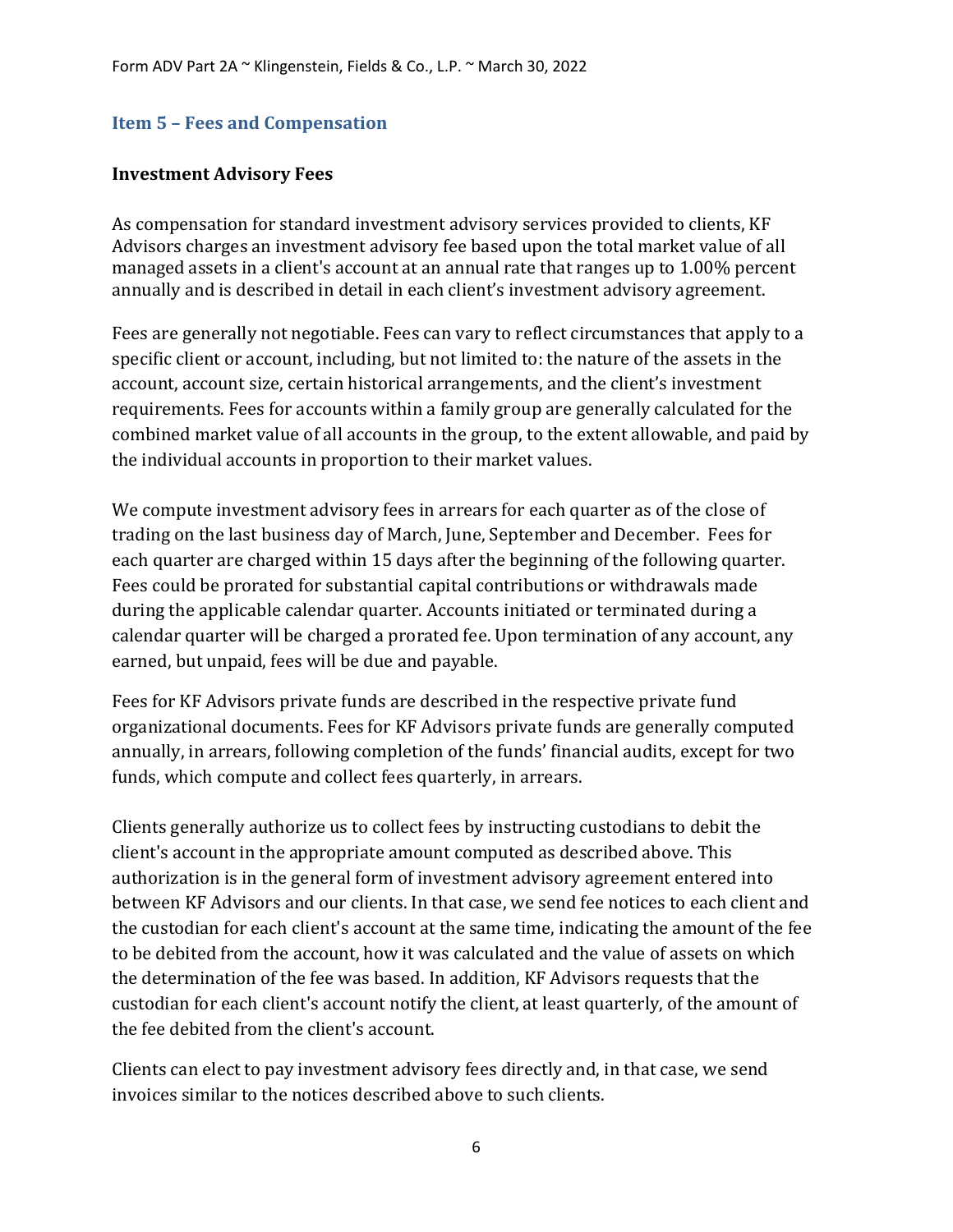#### **Performance Fees**

As set forth in Item 6 below, for two KF Advisors private funds, the General Partner will charge a performance or incentive fee constituting a percentage of profits or gains, if the relevant threshold is exceeded, in addition to the management fees paid to KF Advisors, as mentioned above. Please refer to the private fund documents for specific details of these arrangements.

#### **Expenses**

In addition to investment advisory fees paid to us, our clients pay brokerage commissions, transaction fees, and other related costs and expenses of securities transactions executed for their account. Clients can incur certain charges imposed by custodians, brokers, trustees and other third parties such as custodial fees, trustees fees, deferred sales charges, odd-lot differentials, transfer taxes, wire transfer and electronic fund transfer fees, account maintenance fees and other fees and taxes on brokerage accounts and securities transactions. Mutual funds and ETFs also charge internal management fees, which are disclosed in a fund's Prospectus. Such charges, fees and commissions are in addition to KF Advisors' fee, and we do not receive any portion of these costs paid by clients. Item 12 further describes the factors that we consider in selecting or recommending broker-dealers for client transactions and determining the reasonableness of their compensation (e.g., commissions).

Expenses borne by the private funds managed by KF Advisors are set forth in the respective fund's offering documents, and generally include payment (or reimbursement to KF Advisors or the General Partner, where applicable) for costs and expenses as follows: (i) organizational and offering costs and expenses; and (ii) operating costs and expenses, *including, but not limited* to the sourcing, acquiring, holding of investments or proposed investments. Please refer to the respective private fund offering documents, available upon request, for more information about a private fund's expenses.

#### <span id="page-9-0"></span>**Item 6 – Performance-Based Fees and Side-By-Side Management**

We do not charge our clients any performance-based fees (fees based on a share of capital gains on or capital appreciation of the assets of a client) for any separately managed accounts. As a result, we avoid managing accounts paying a fee based on a percentage of assets side-by-side with accounts that pay us performance-based fees. Since we do not have any such financial incentive, we avoid this potential conflict among our separately managed account clients.

The terms of two of KF Advisors' private funds include performance-based incentive payments to the General Partner once investors have received a return of their contributed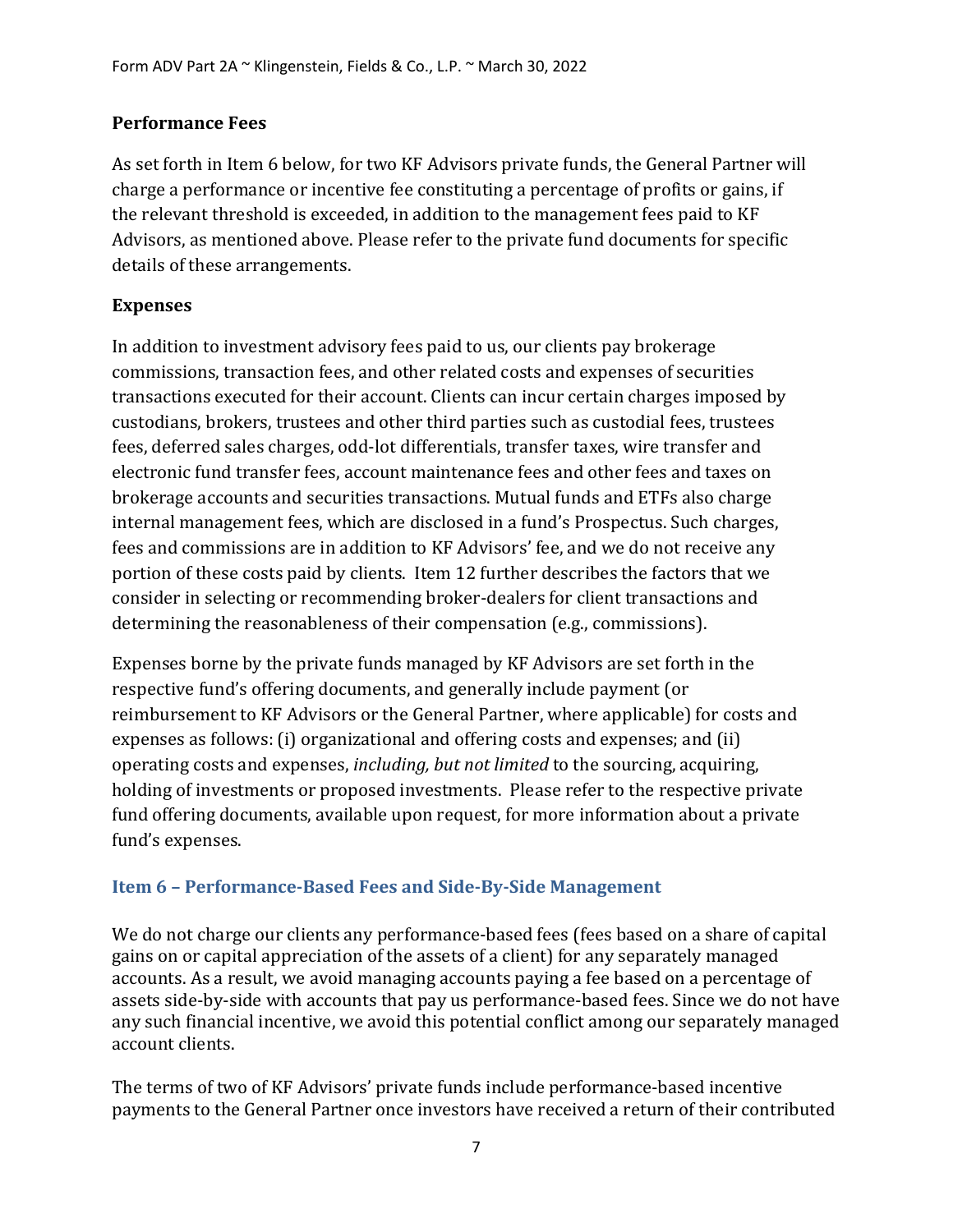capital. These Funds engage in distinct investment strategies that minimize the potential for conflicts with other managed accounts.

The simultaneous management of clients that pay performance-based fees and clients that pay only management fees creates a potential conflict of interest as the portfolio manager could have an incentive to favor clients with the potential to generate greater fees. Performance-based compensation arrangements reward KF Advisors for positive performance, and thus create an incentive for KF Advisors to recommend investments that are riskier or more speculative than those that would be recommended under a different compensation arrangement. Such performance-based compensation arrangements also create an incentive to favor accounts that pay higher fees over other accounts in the allocation of investment opportunities. For instance, a portfolio manager will face a potential conflict of interest when allocating scarce investment opportunities, which creates an incentive to allocate opportunities to client accounts that pay performancebased fees as opposed to client accounts that pay no performance-based fees. The above conflicts of interest are mitigated by KF Advisors' allocation and best execution policies and procedures, which are designed to ensure KF Advisors acts in the best interests of its clients in accordance with its fiduciary duties.

# <span id="page-10-0"></span>**Item 7 – Types of Clients**

KF Advisors provides portfolio management and investment advisory services to individuals, high net worth individuals and families, trusts, estates, IRAs, charitable institutions, foundations, endowments, personal and, to a lesser extent corporate, pension, defined benefit and profit-sharing plans, and pooled investment vehicles including private investment funds.

The minimum account size necessary to open and maintain an account with us varies by client and type of client. We typically set a minimum investment of at least \$3,000,000 for a new account relationship. We do, however, consider the fitness or appropriateness of our investment style or methods with the client's investment needs, among other factors, in determining whether to take on new clients, some of whom will invest less than that minimum amount.

Investors in our private funds must generally be "accredited investors" as defined in Rule 501(a) of Regulation D of the Securities Act of 1933, as amended; "and may also need to be "qualified purchasers" within the meaning of the Investment Company Act. In addition, investors may also need to be "qualified clients" as defined in Rule 205-3 of the Investment Advisers Act of 1940.

# <span id="page-10-1"></span>**Item 8 – Methods of Analysis, Investment Strategies and Risk of Loss**

KF Advisors provides ongoing advice and supervision over client accounts principally regarding both equity and fixed income securities and to a lesser extent other asset classes, which exposures can be achieved through investments in individual securities, mutual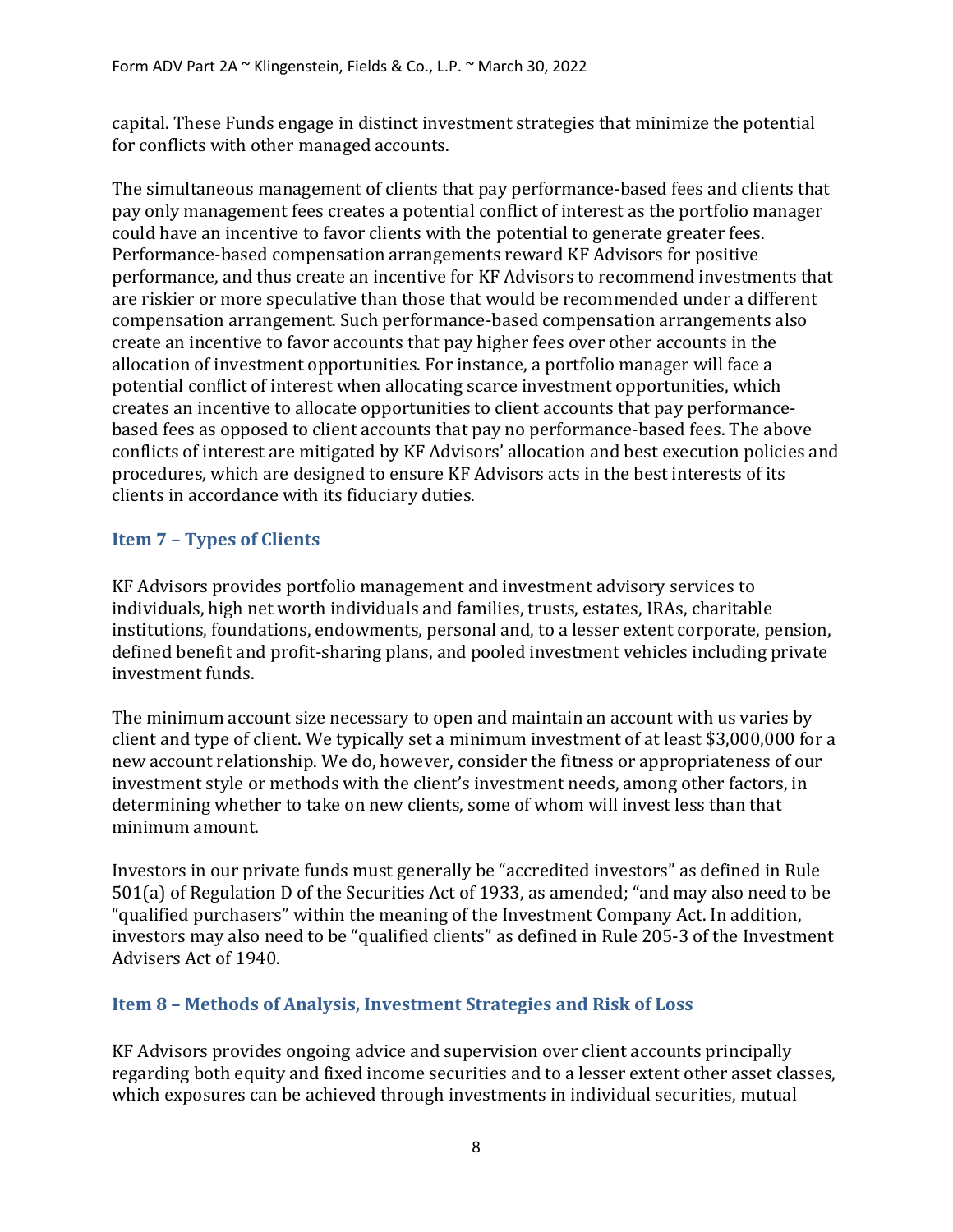funds and/or ETFs. KF Advisors has developed a model portfolio that represents an implementation of the firm's core equity strategy and that can be applied consistently across applicable new and existing accounts , when deemed appropriate (as described in Item 4). These activities are primarily based upon fundamental research and an analysis of general economic, business and market conditions. We have access to a wide range of information and analyses from both large and small investment research providers, some of whom are affiliated with broker dealers or other financial institutions. KF Advisors also maintains access to primary and secondary sources of information, regularly communicates with company managements via attendance at management conferences or conference calls and, on occasion, may visit and inspect the facilities of certain issuers of securities in which it invests client assets. KF Advisors' portfolio managers and research team monitor and assess current holdings and a range of prospective investments on an ongoing basis.

For the majority of our clients, we follow a long-term investment approach that strives to preserve and grow clients' assets, after taxes and the impact of inflation. While investing inherently comes with significant risks (potential risks are outlined in more detail below), KF Advisors attempts to select securities and construct portfolios that allow for growth while mitigating clients' exposure to excessive risks.

# **Equity Strategies**

We aim to be long-term investors, and generally are not short-term traders. We assess investments with care and try to select most with the intention of holding for years. Long holding periods and low turnover can boost overall returns by reducing transaction costs and delaying taxation of gains. Our attention is focused primarily on equity portfolios comprised of listed, marketable securities because we believe that, over time, equities offer greater potential for appreciation within reasonable levels of risk than many other types of securities.

We concentrate on companies that, in our judgment, reflect better relative value and risk characteristics than comparable investments. Generally, these are large U.S.-based companies, but can include non-U.S. or smaller companies, often in rapidly growing industries.

Using a team approach to the research and portfolio management processes, and including qualitative and quantitative analyses, we seek to identify well-managed companies in industries that are likely to expand faster than the economy as a whole. Our methods include what is known as a "top down approach," (monitoring global trends and identifying sectors likely to have strong secular growth), and a "bottom up approach," (seeking individual companies whose shares are attractively priced by the market relative to our estimates of inherent value, absolute levels of demonstrable earnings and future earnings growth).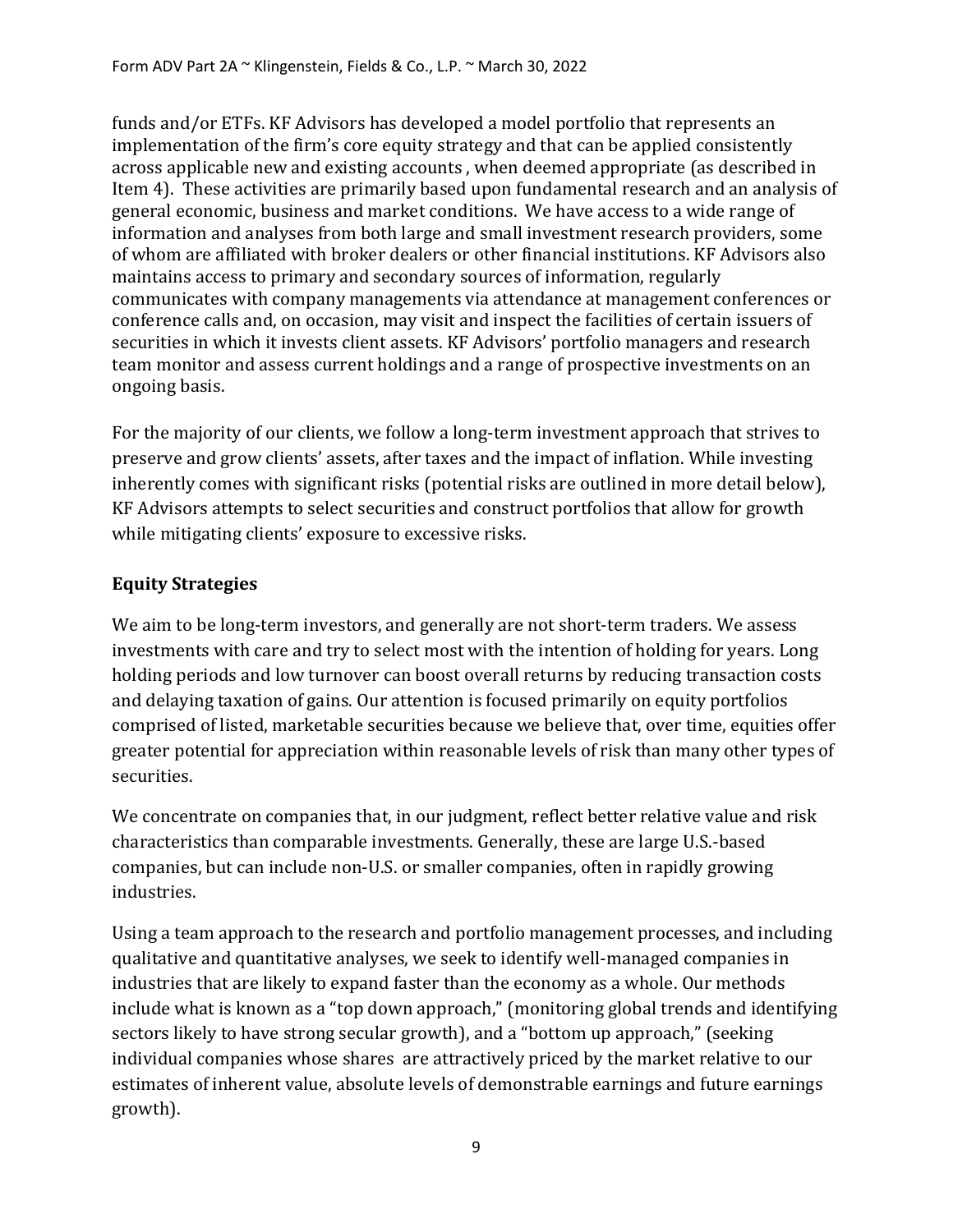For relatively small portions of some client portfolios, we can also invest for "opportunistic" reasons such as in companies where there is a change in management, capital structure or control, or another catalyst that can help hidden value to be realized.

## **International**

We believe that economic opportunities and financial markets throughout the world are increasingly inter-related and inter-dependent. Many areas outside the U.S. have greater growth potential than here in our relatively mature economy. These expectations lead us to focus on investing a significant proportion of clients' assets in securities that can be sheltered from or benefit from these long-term trends.

We invest client assets for international exposure through U.S. companies with business abroad, mutual funds and ETFs that focus on a particular region, country or sector and direct investments in foreign-based issuers through American Depository Receipts (ADRs), or ordinary shares traded in local markets. Mutual funds and ETFs charge internal management fees, which are disclosed in a Fund's Prospectus.

## **Fixed Income Strategies**

We utilize a variety of fixed income securities to help protect clients' cash reserves and, for some clients, to generate income. Our focus is on high quality, investment grade US treasury, corporate and municipal bonds. Where appropriate, we build laddered portfolios that can enhance income, reduce risk and transaction costs, and provide needed liquidity, or invest selectively in securities that are not investment grade. We can invest client assets in mutual funds and ETFs that invest in income generating securities. These funds charge internal management fees, which are disclosed in a Fund's Prospectus. KF Advisors does not rely solely on third party credit ratings to select fixed income securities for client portfolios. Certain fixed income accounts are delegated to Charles Schwab Investment Management, Inc.'s Wasmer Schroeder Strategies for specific strategies. Please note that fixed income securities have significant risks and uncertainties, as outlined below.

#### **Risks of Investing in Securities**

Investing in securities involves risk of loss that clients should be prepared to bear. Securities fluctuate in value, depending on many factors that are unpredictable and outside of our control. There is no guaranty that the investment strategies we recommended will turn out to meet a client's investment needs.

*General Risks***.** All investments are subject to many inherent risks. Investments in accounts managed by KF Advisors are no exception. Accordingly, you can lose money by investing in the manner that we recommend. When you sell an investment, it can be worth less than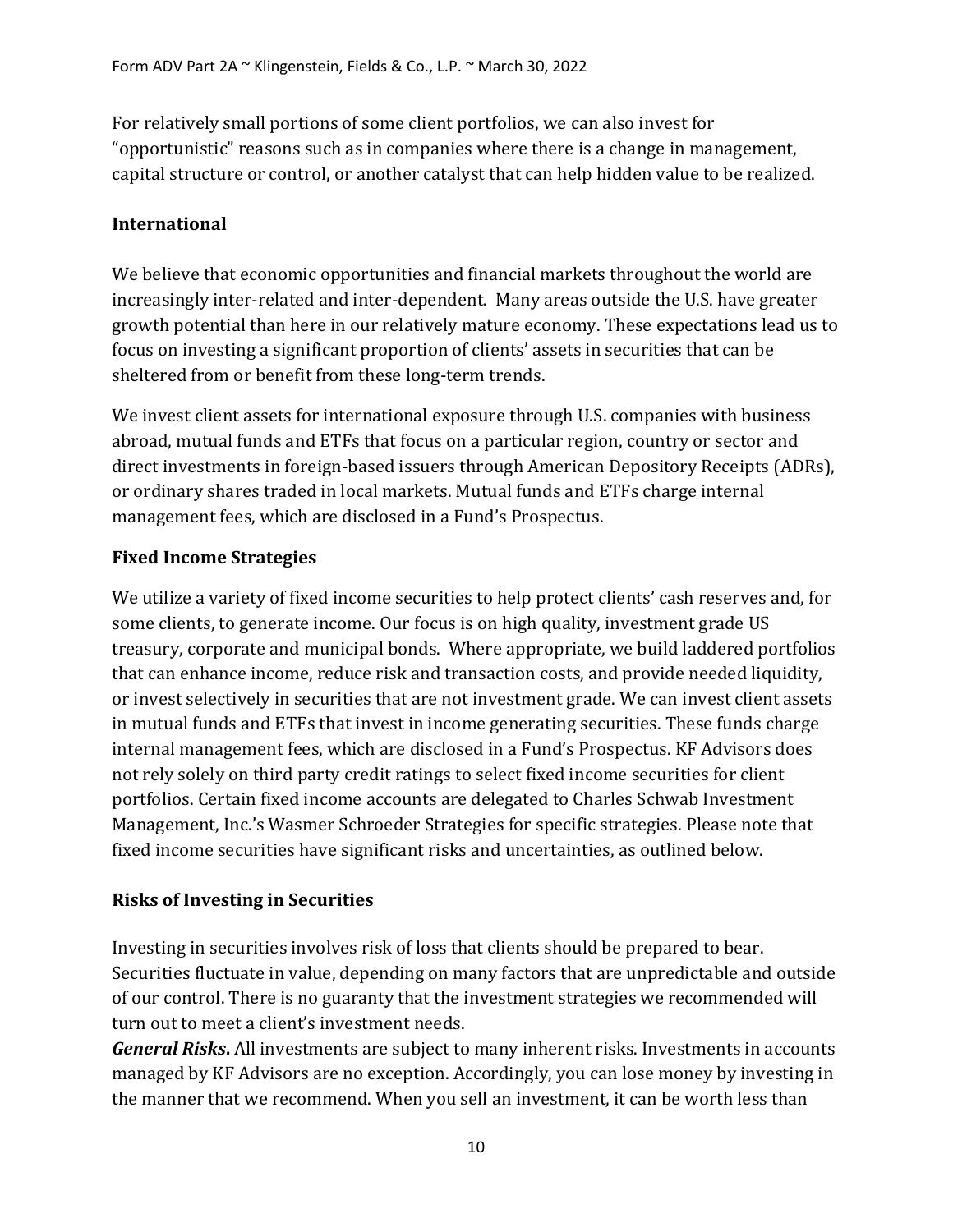you paid because the value of the investments will fluctuate, reflecting day-to-day changes in market conditions, interest rates and numerous other factors.

*Asset Allocation Risk***.** If clients rely on us to determine the allocation of investments among various asset classes for their account, the primary choices are equities, fixedincome securities and short-term cash equivalents. These asset classes can increase or decrease in value at different times or can all move together. While a goal of this diversification is to reduce risk, that result is not assured. The asset allocation of your account can have a significant effect on account performance.

*Interest Rate Risk***.** Many investments are subject to interest rate risk, which is the risk that the value of a security will decline because of a change in general interest rates. Investments subject to interest rate risk will usually decrease in value when interest rates rise and rise in value when interest rates decline. In addition, securities with longer maturities typically experience a more pronounced change in value when interest rates change. Interest rates, generally, remain near historically low levels, but US and non-US governments are beginning to raise policy rates in what is likely to be an extended cycle. Because of these policies and their reasonably predictable repercussions, we think it is more likely that interest rates will rise than fall over the next several years. Interest rate risk most directly affects the value of fixed income securities, but many equity securities can also change in value due to changes in interest rates. As a result, client accounts can be more exposed to interest rate risk than it appears.

*Credit Risk.* Fixed income investments are subject to credit risk. An issuer's credit quality depends on its ability to pay interest on and repay its debt and other obligations. Defaulted securities (or those expected to default) are subject to additional risks in that the securities can become subject to a plan of reorganization that can diminish or eliminate their value. The credit risk of a security can also depend on the credit quality of any bank or financial institution that provides credit enhancement for the security.

*Inflation Risk.* This is the risk that the value of assets or income from investments will be less in the future as inflation decreases the value of money. As inflation increases, the real value of client assets can decline, and income earned can have less value. Government policies and economic trends in the US and abroad in recent years have created conditions that have accelerated inflation, which, if not reversed, will lead to greater inflation in the US economy in the future than we have experienced in recent years.

*Market Risk***.** Markets can trade in random or cyclical price patterns, and prices can fall over sustained periods of time. The value of the investments in client accounts will change as markets fluctuate and could decline over short- or long-term periods. KF Advisors does not attempt to track or replicate the performance of any specific index. As a result, it is likely that the performance of client accounts will differ from standard published indices.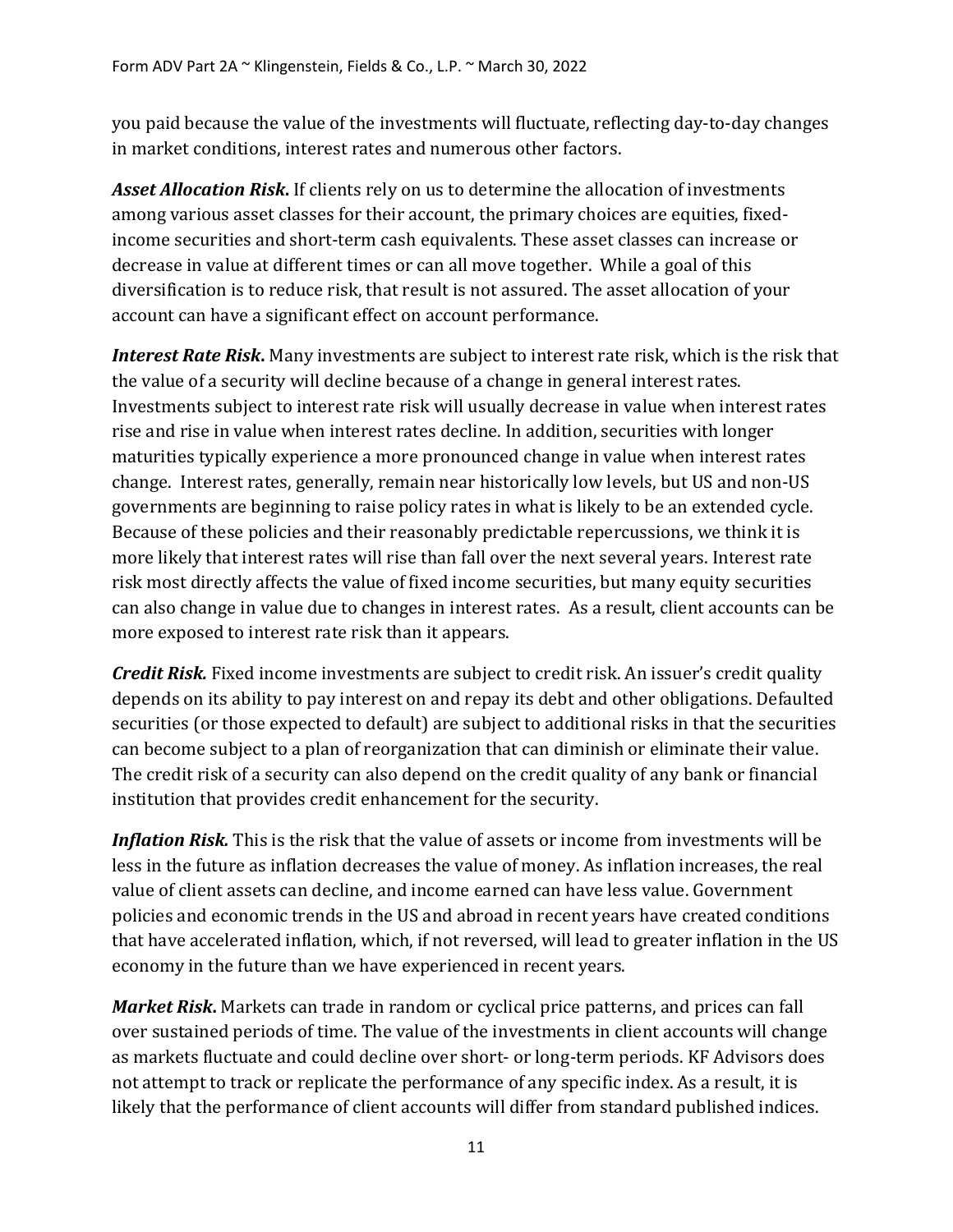*Focused Portfolio and Non-Diversification Risks.* Most accounts we manage pursuant to our core equity strategy own a far smaller number of securities than make up the S&P 500 or other broad market indices. Accordingly, client accounts can have more volatility and are considered to have more risk than an index fund or a managed account that invests in a greater number of securities. Changes in the value of a single security can have a more significant effect, either negative or positive, on a particular account. To the extent that a client account invests in fewer securities, the account is subject to greater risk of loss if any of those securities become permanently impaired. Client accounts can also have a greater percentage of assets invested in particular industries than a more diversified account, exposing such a client account to the risk of unanticipated industry conditions as well as the risks of a single company or the securities of a single company. Lack of broad diversification also can cause a client account to be more susceptible to economic, political, regulatory, liquidity or other events than a more diversified account.

*Foreign Securities Risk***.** We can invest a portion of our client accounts in foreign securities, and, from time to time, a significant percentage of a client account can be composed of foreign investments. Such investments involve greater risk in comparison to domestic investments for the following reasons: some foreign companies are not subject to the same degree of regulation as U.S. companies, and there can be less publicly available information about foreign issuers than U.S. issuers; some foreign companies are not subject to uniform accounting, auditing and financial reporting standards; dividends and interest on some foreign securities will be subject to foreign withholding taxes, and such taxes reduce the net return to shareholders; and foreign securities are often denominated in a currency other than the U.S. dollar (see Currency Risk, outlined below). Although KF Advisors will seek only to invest in foreign issuers that are domiciled in nations considered to have stable and friendly governments, these conditions can change rapidly and there is the possibility of expropriation, confiscation, taxation, currency blockage, or political or social instability, any of which could negatively affect the value of a client account.

*Currency Risk***.** Client accounts are subject to currency risk because fluctuations in the exchange rates between the U.S. dollar and foreign currencies will affect the value of investments in foreign securities or funds that invest in assets denominated in foreign currencies. Some issuers or funds can hedge currency exposure. Hedging activity may not be effective or beneficial to a client account.

*Risk Associated with Catastrophic Events, Civil Disturbances, Health Crises, Natural Disasters, Terrorist Attacks, and Acts of God.* These events can impact not only market conditions but also exchanges, trading, our vendors' services, the performance of the companies in which we invest and their competitors, and our ability to carry out our investment advisory business, as well as among other things making our employees, vendors and market participants more susceptible to cyberattacks.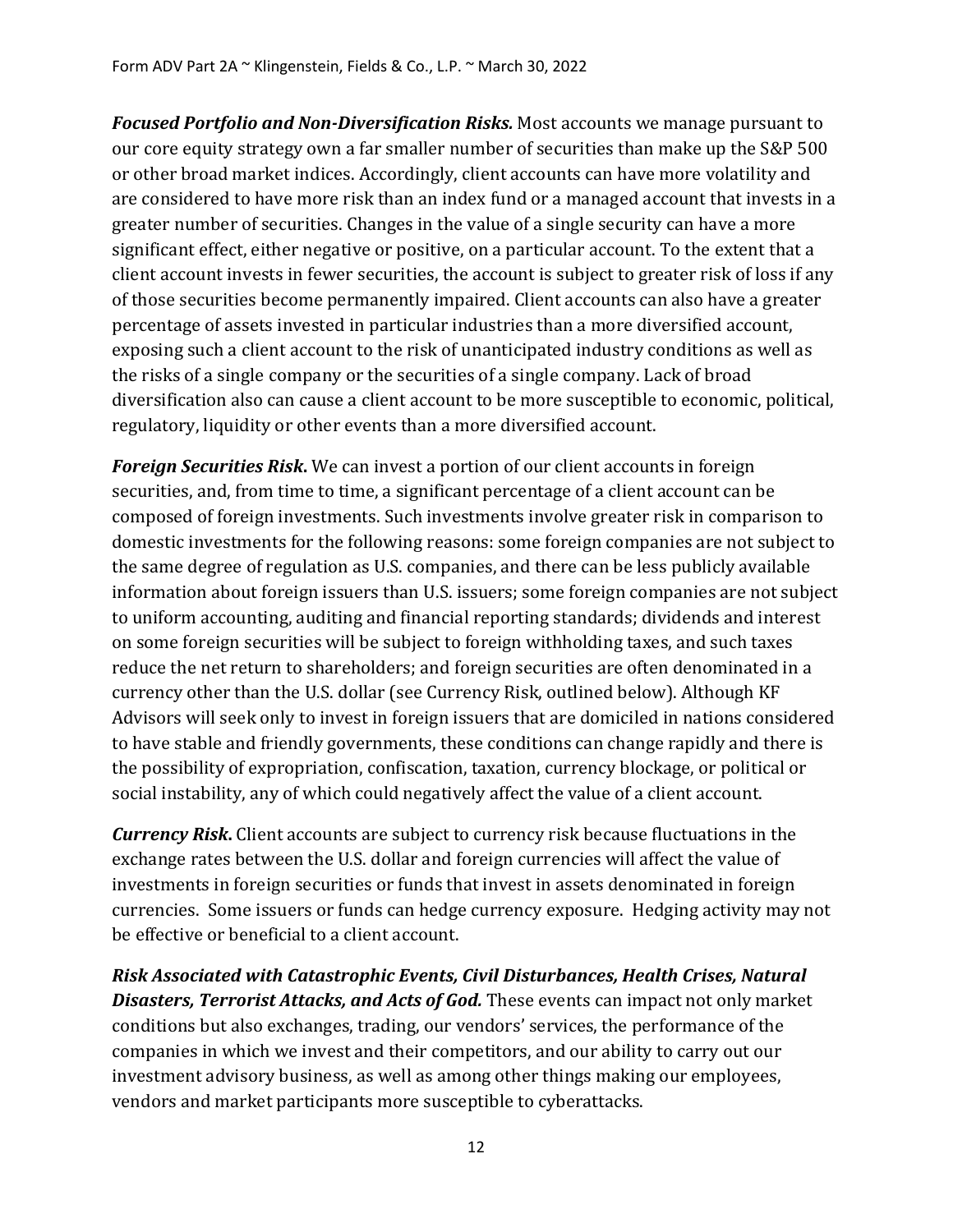*Operational and Technological Risks.* There are inherent operational and technological risks in managing portfolios, such as the risk of cyber-attacks, disruptions or failures that affect the firm, service providers, counterparties, market participants, or issuers of securities, which can adversely affect our investments.

#### *For More Information About Risks*

Current and prospective clients are encouraged to ask their designated KF Advisors investment manager any questions they have about the risks described above and other risks associated with investing with us.

For full disclosures of our open architecture strategy and associated risks, please refer to **Item 8** - Methods of Analysis, Investment Strategies and Risk of Loss of KF Group's ADV Part 2A.

#### <span id="page-15-0"></span>**Item 9 – Disciplinary Information**

Registered investment advisers are required to disclose all material facts regarding any legal or disciplinary events that would be material to your evaluation of KF Advisors or the integrity of the ADVISER's management.

To the best of our knowledge, we have no legal or disciplinary events to report.

#### <span id="page-15-1"></span>**Item 10 – Other Financial Industry Activities and Affiliations**

KF Advisors operates as a registered investment adviser and does not have any other material business. We are not a broker-dealer, insurance broker, futures commission merchant, swap dealer, commodity pool operator or commodity trading advisor and we are not affiliated with any such organizations.

A number of advisory clients of KF Advisors have engaged Brandywine Trust Company, LLC ("Brandywine"), a Delaware-chartered non-deposit trust company, to serve as a corporate trustee. Brandywine has engaged KF Advisors to provide investment advisory services for a number of its trust clients, some of whom are affiliated with us or our related persons. Our related persons serve as directors of Brandywine, and as trustees of a trust (for the benefit of one such person's family), which has a minority ownership interest in Brandywine. We do not consider Brandywine to be our related person or affiliate but disclose this information to describe and explain the potential conflict of interest.

Affiliates of KF Advisors are General Partner or Managing Member of a number of pooled investment vehicles (i.e. private funds) that invest primarily in other private funds and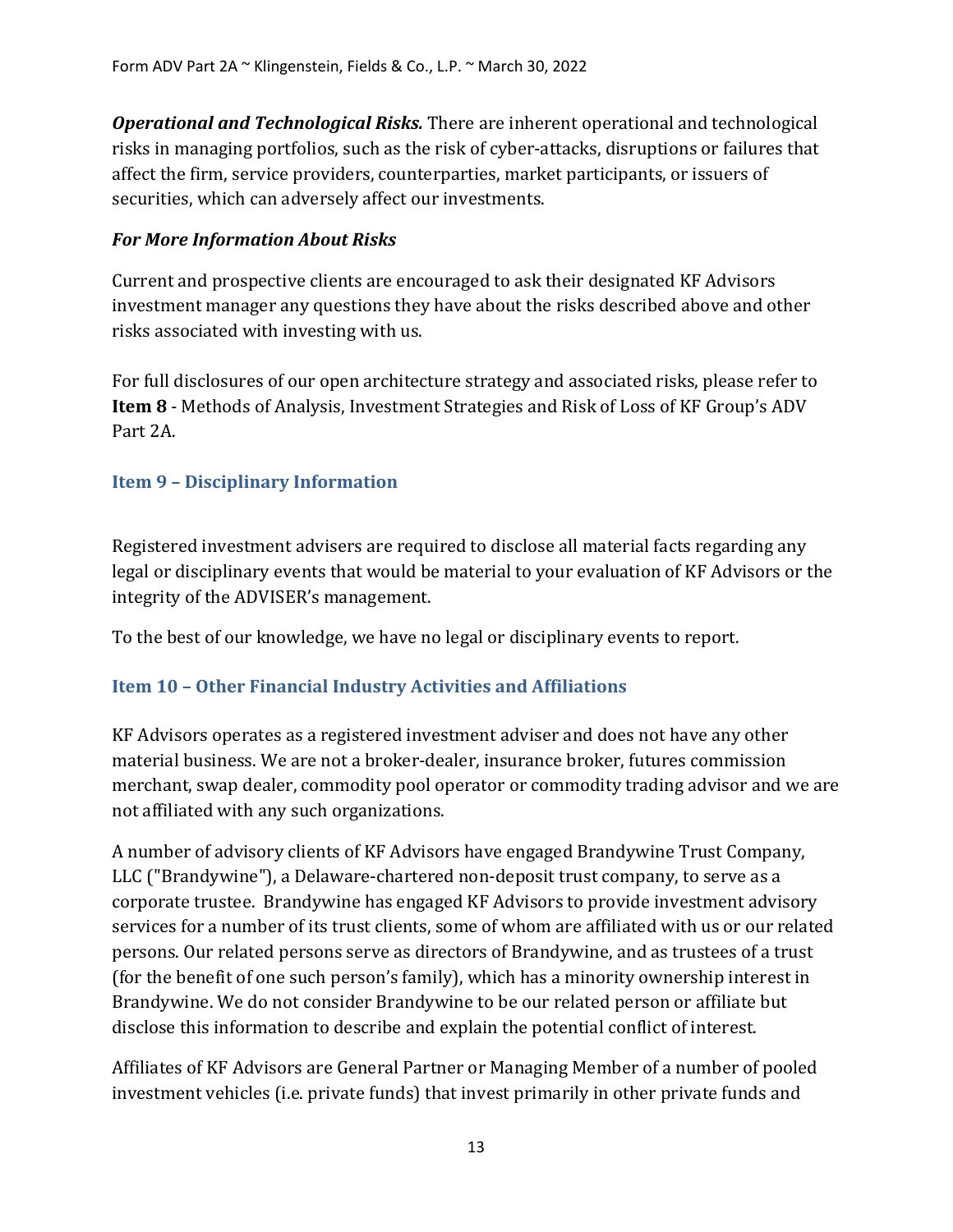private placements, including venture capital. Participation in these entities, with the exception of two such funds, has been historically limited to qualified affiliates of the ADVISER and only these two funds accept investments from both affiliated and unaffiliated, qualified clients.

For additional disclosures on **Item 10 -** Other Financial Industry Activities and Affiliations, please refer to KF Group's ADV Part 2A.

# <span id="page-16-0"></span>**Item 11 – Code of Ethics**

KF Advisors has adopted a Code of Ethics (the "Code") for all supervised persons of the firm describing its high standard of business conduct, and fiduciary duty to our clients. The Code includes provisions relating to the confidentiality of client information, a prohibition on insider trading, restrictions on excessive gifts and entertainment and the reporting of certain gifts and business entertainment items, personal securities trading limitations and procedures, and guidance for handling complex situations, among other things. All supervised persons at KF Advisors must acknowledge the terms of the Code.

The ADVISER's officers, Members and other employees ("Employees"), and their immediate family members and certain other persons and entities associated with those Employees ("Related Persons"), are permitted to engage in personal trades, only provided they comply with KF Advisors' Code. Because Employees and certain of their Related Persons can engage in personal trades, the ADVISER will at times effect transactions on behalf of our clients in the same security or Instrument (as defined in the Code) on the same day as the Employee or Related Persons.

In addition, KF Advisors manages a substantial amount of assets on behalf of Employees' extended families and entities that they control but that are not Related Persons ("Extended Families"). We treat accounts of Extended Families as client accounts not subject to the trading restrictions of the KF Advisors Code. As used in this **Item 11**, "client" means anyone whose assets are managed by the ADVISER, other than Employees and Related Persons.

We seek, when reasonably possible, to aggregate transactions in the same security or Instrument on the same day on behalf of multiple clients, as well as Employees and Related Persons. All participants in a respective aggregated transaction block receive the same average price. Thus, while KF Advisors strives to serve the best interests of each client, permitting Employees, their Related Persons and their Extended Families to participate in an aggregated transaction could result in clients (other than Extended Families) receiving less favorable prices or smaller allocations than might otherwise be the case.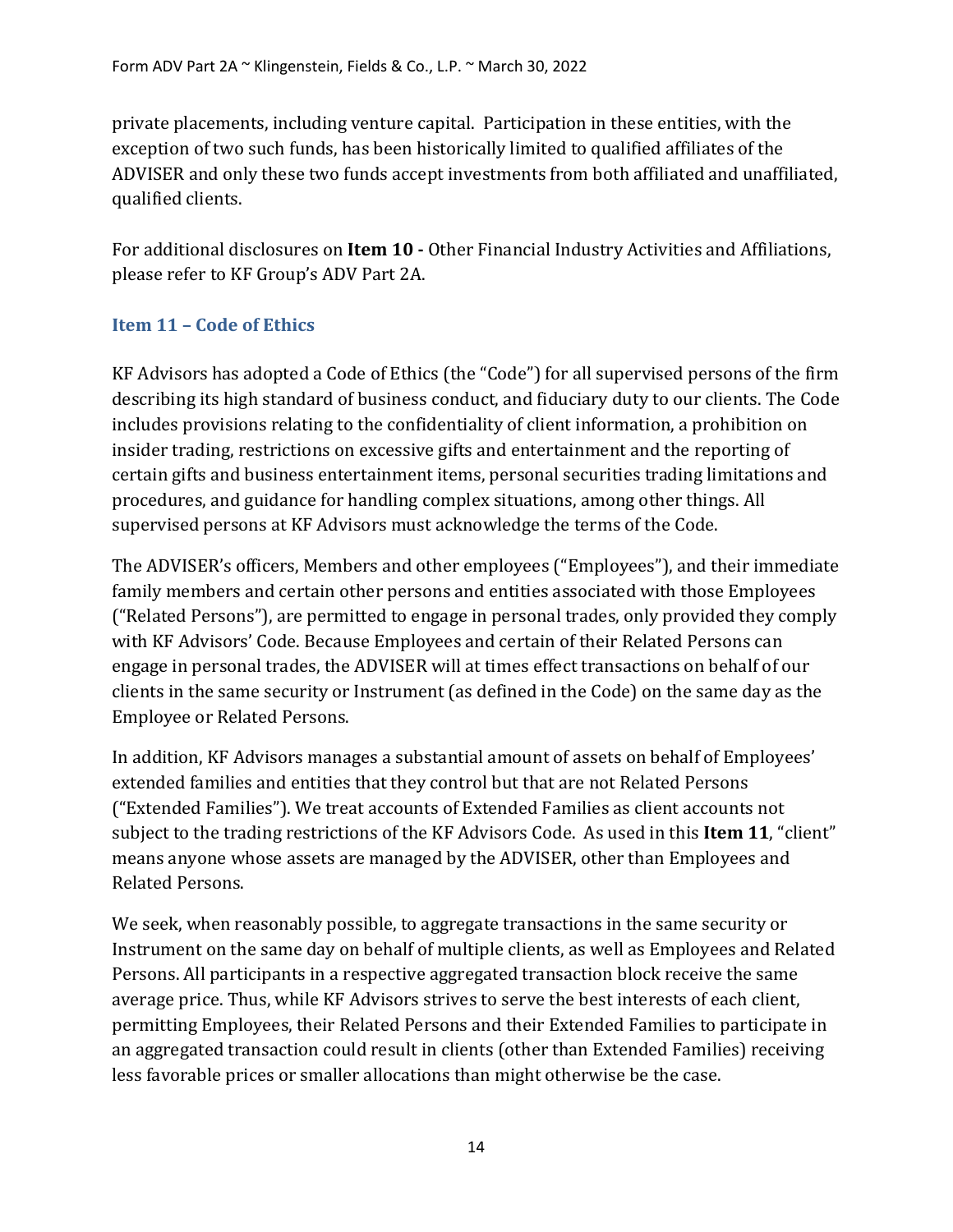In these situations, there is a potential conflict of interest between KF Advisors' desire to treat all clients equitably and fairly and the desire to serve the best interests of its Employees, Related Persons and Extended Families.

From time to time, a KF Advisors Employee could serve as an officer or director of a public company and receive compensation therefore. As a result, such Employees might acquire material non-public information (commonly called "inside information") about the company. Since client accounts could be invested in securities of the company, and since we would be prohibited from trading while in the possession of material, non-public information, we would be unable to trade the company's securities for the benefit of clients and might be forced to hold the securities when selling would otherwise be indicated. As of this date, no KF Advisors Employees currently have any officer or director roles with any public company.

# **Personal Trading**

The Code's rules, restrictions and reporting requirements for personal securities transactions by Employees and their Related Persons are designed to prevent Employees and their Related Persons from taking advantage of client transactions or disadvantaging client transactions, and to prevent such activity from interfering with our making decisions in the best interest of clients. The ADVISER's Chief Compliance Officer or designee monitors these personal transactions to ensure compliance.

Nonetheless, because the Code permits Employees to invest in the same securities or Instruments as clients, there is a possibility that Employees might benefit from market activity by a client in a security or Instrument held by an Employee.

Transactions by Extended Families and transactions in certain types of securities (enumerated in SEC rules) are not subject to the restrictions of the Code.

Upon request, KF Advisors will furnish a copy of the Code to any client, prospective client, or any Employee or Related Person with accounts managed by the ADVISER.

# **Cross Trades**

KF Advisors prohibits cross trades.

# <span id="page-17-0"></span>**Item 12 – Brokerage Practices**

KF Advisors utilizes the services of many broker-dealers to execute clients' securities transactions. In addition, we utilize the services of any broker or dealer without obligation to shop for lower commissions from others and, in compliance with Section 28(e) of the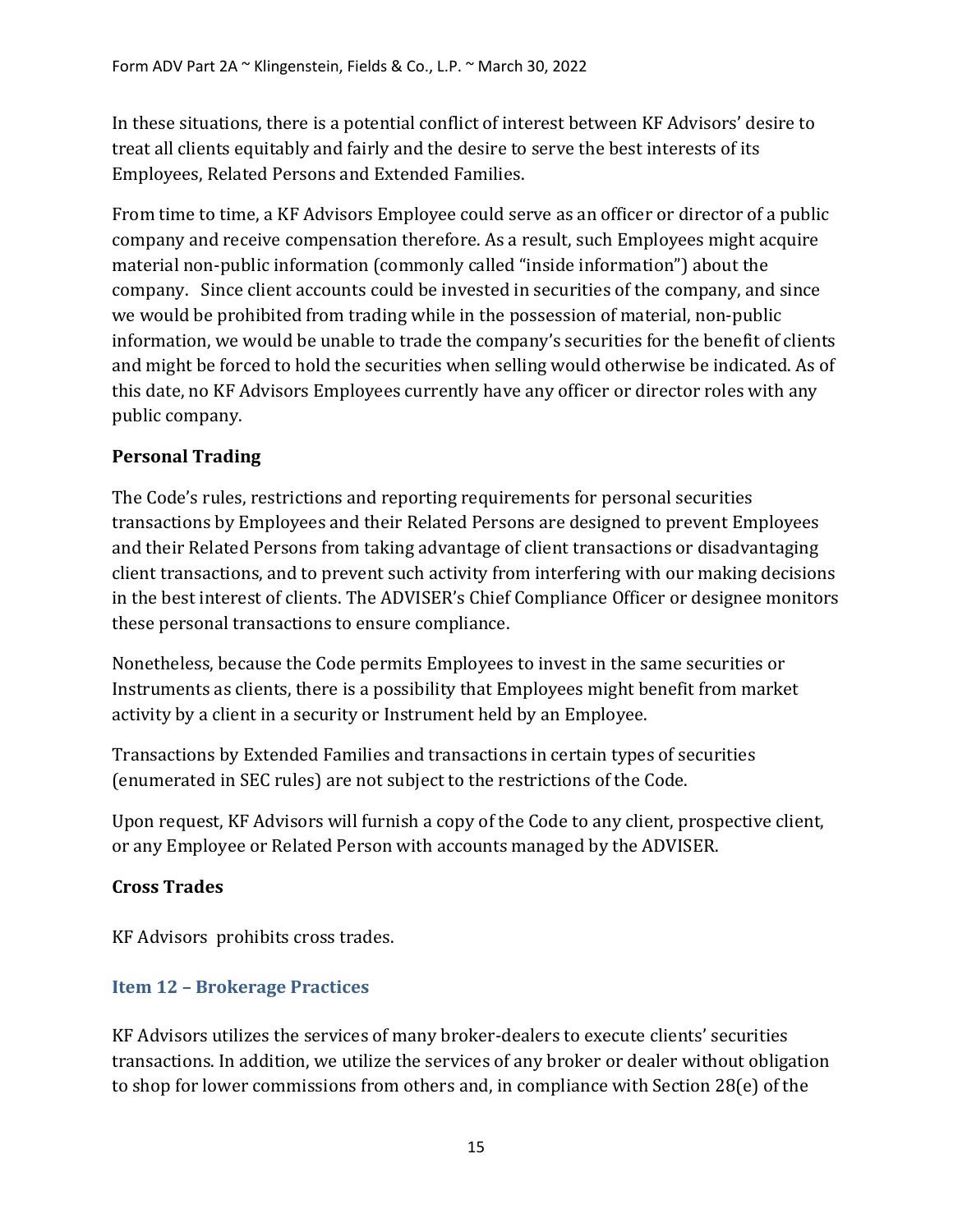Securities Exchange Act of 1934, will pay a commission on transactions higher than another broker or dealer would have charged in exchange for investment research. Lower commission rates are available elsewhere. We may negotiate commission rates for specific transactions, or as a standard rate. The broker-dealer industry is highly competitive and execution costs are one element of this competition, with some executing brokers trading for zero commission costs.

KF Advisors maintains executing brokerage relationships with many different brokerdealers. KF Advisors receives investment research and related products and services from many of the broker-dealers that execute transactions for clients. These products and services include written reports and recommendations about companies and industries, economic trends and analysis, access to online reports and databases, the right to attend meetings with analysts and/or public company managements and access to large conferences and one-on one-meetings. These services are generally provided only to institutional investors that do business with the broker-dealer. We do not use client commissions to pay for services from third-parties, except as described in this paragraph.

## **How We Select Brokers**

We seek to select brokers who will execute transactions on terms that are, overall, most advantageous when compared to other available providers and their services. We consider a wide range of factors, including, among others:

- Effectiveness and quality of transaction execution services;
- Capability to execute, clear, and settle trades (buy and sell securities for client accounts);
- Breadth of or specialization in available investment products (stocks, bonds, mutual funds, ETFs, etc.);

• Availability of investment research and tools that assist us in making investment decisions;

- Competitiveness of commission rates;
- Reputation, financial strength, and stability;
- Prior service to us and our other clients;
- Availability of other products and services that benefit us, as discussed in this **Item 12**.

We have a duty to seek "best execution" in connection with all client trades. Best execution means the most favorable terms for a transaction based on all relevant factors, including those listed above.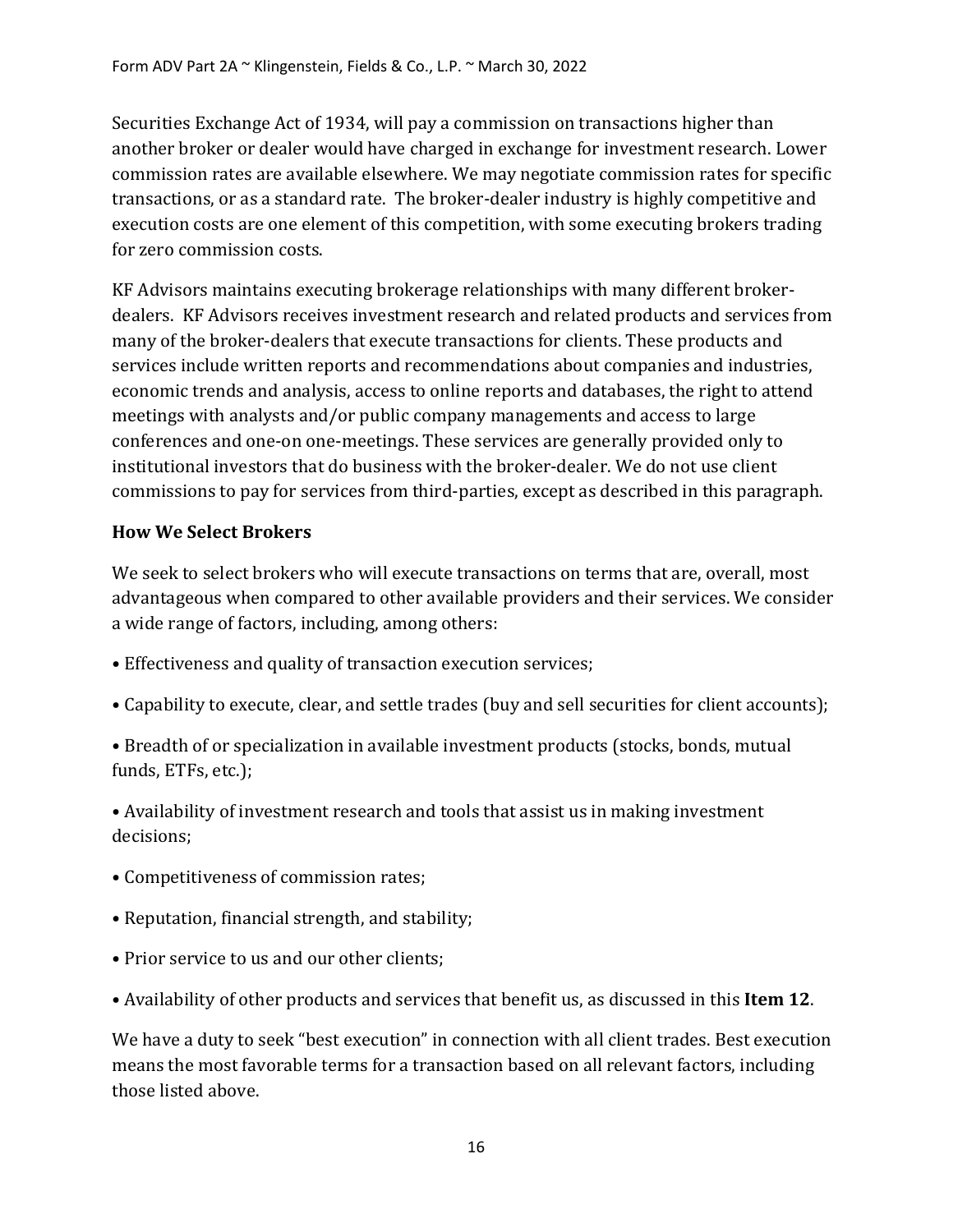Clients can direct KF Advisors to execute some or all of their securities transactions through one or more broker-dealers. However, this can limit our ability to achieve best execution, limit the ability to participate in aggregated transactions and result in differences in timing from the transactions executed for other clients' accounts. **Please Note**: In the event that a client directs KF Advisors to effect securities transactions for the client's accounts through a specific broker-dealer, the client can pay higher commissions or transaction costs, or greater spreads, or receive less favorable net prices on transactions for the account. Higher transaction costs adversely impact account performance.

Subject to the exception stated in the previous paragraph and below under Research and Additional Benefits, we will select brokers on the basis of where we believe our clients could get the best execution of the securities transaction on an individual trade. Among brokers deemed equally capable of providing best execution, we also consider the value of products, research or services we get. These products, research or services help us to service all of our advisory clients and no client directly pays any additional amount for them. We do not allocate specific benefits based on the amount of clients' commission expenditures.

KF Advisors benefits from commissions paid to brokers that provide research services because it does not have to produce or pay for these services directly. The availability of investment research conditioned upon brokerage activity gives us an incentive to choose a broker-dealer based on the need for the services rather than our clients' interests in receiving most favorable execution.

# **Research and Additional Benefits**

Although not a material consideration when determining whether to recommend that a client utilize the services of a particular broker-dealer/custodian, KF Advisors receives from Charles Schwab & Co., Inc. ("Schwab*")* (or another broker-dealer/custodian or platform) sometimes without cost (and/or at a discount) support services and/or products, certain of which assist KF Advisors to better monitor and service client accounts maintained at such institutions. Included within the support services obtained by KF Advisors is investment-related research, pricing information and market data, software and other technology that provide access to client account data, compliance and/or practice management-related publications, discounted or gratis consulting services, discounted and/or gratis attendance at conferences, meetings, and other educational and/or social events, marketing support, computer hardware and/or software and/or other products used by KF Advisors in furtherance of its investment advisory business operations.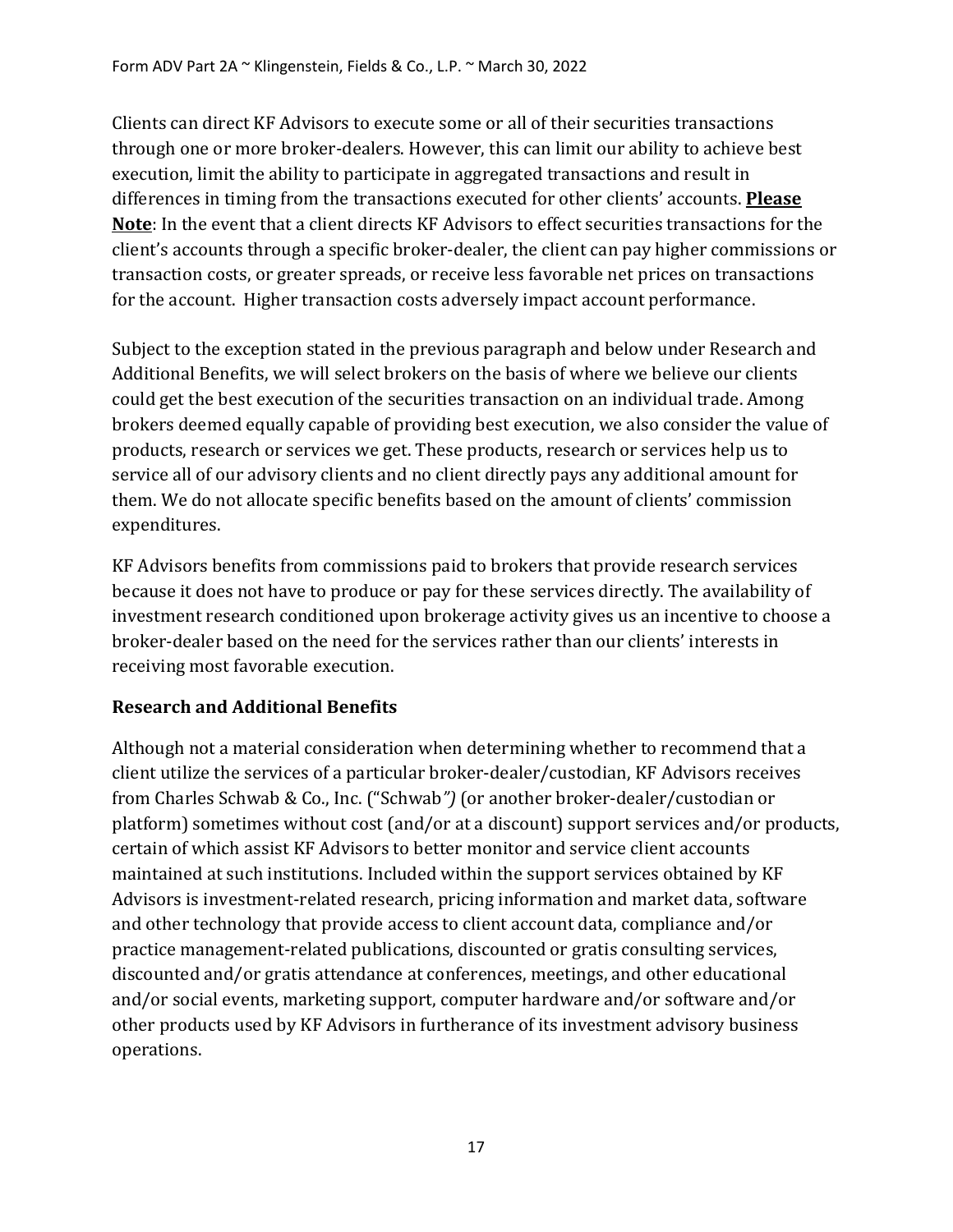As indicated above, certain of the support services and/or products that *are* received assist KF Advisors in managing and administering client accounts. Others do not directly provide such assistance, but rather assist KF Advisors to manage and further develop its business enterprise.

KF Advisors' clients do not pay more for investment transactions effected and/or assets maintained at Schwab as a result of this arrangement, except for the tradeaway/prime broker fees described below. There is no corresponding commitment made by KF Advisors to Schwab or any other any entity to invest any specific amount or percentage of client assets in any specific mutual funds, securities or other investment products as result of the above arrangement.

**Tradeaway/Prime Broker Fees**. As more fully described above in this **Item 12**, relative to its discretionary investment management services, individual equity and/or fixed income securities, a material proportion of transactions are effected through broker-dealers other than the account custodian, in which event, the client generally will incur both the fee (commission, mark-up/mark-down) charged by the executing broker-dealer and a separate "tradeaway" and/or prime broker fee charged by the account custodian.

We do not consider client referrals in selecting broker-dealers.

## **Trade Errors**

KF Advisors' trade error policy is designed to ensure that its clients are treated fairly in the event of a trading error. We expect our portfolio managers and traders to communicate clearly with clients, counterparties and each other, and to be thorough and exercise the utmost care in the development and execution of transactions, with the goal of minimizing errors in all transaction-related activities. KF Advisors understands that, on occasion, errors will occur in effecting trade orders. In the event KF Advisors is responsible for a trade error, we will take all reasonable measures to place the client in the same position as if the error had not occurred. KF Advisors has established a segregated trading error account to offset trade errors. When it is not possible to correct an error through the error account, due to timing, venue or other circumstances, KF Advisors will make adjustments directly with the client. KF Advisors is not responsible for errors caused by third parties.

#### **Trade Aggregation and Allocation**

KF Advisors is a fiduciary to its clients. As such, KF Advisors owes each client a duty of loyalty. No client is owed a greater or lesser degree of fiduciary loyalty and, therefore, no client or group of clients will be given preferential treatment in connection with investment opportunities. KF Advisors' duty of loyalty and equitable treatment of client accounts is the basic principle underlying its allocation and aggregation procedures.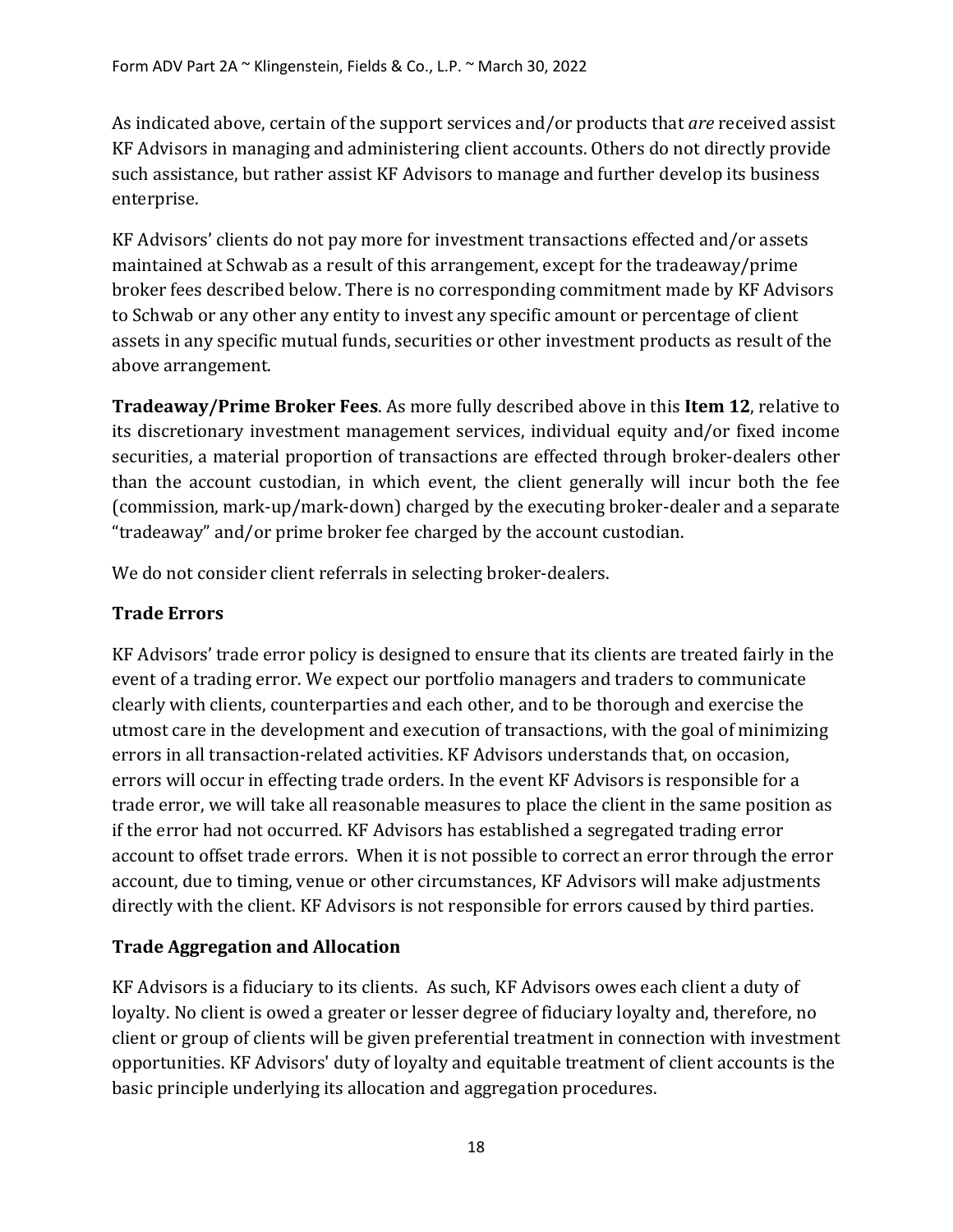Investment decisions for each client are made based on their individual investment objectives, and in each client's best interest. We do at times, however, purchase or sell the same securities or Instruments on the same day for a number of client accounts, including those of or related to Employees or Related Persons, as further described in **Item 11**. When circumstances allow, and we determine that it would be in clients' best interest, contemporaneous orders placed on behalf of eligible clients in the same security or Instrument, and on the same terms (e.g., orders at market), will be aggregated in a single or multiple block order(s), at an average price within each respective trading block. In addition, Clients will share in the commissions and other transactional costs on a pro rata basis.

We aggregate orders to facilitate best execution, reduce brokerage commissions or other transaction costs or to allocate price and quantities equitably among our clients. This procedure helps to mitigate the potential conflicts of interest described in **Item 11**. Aggregating orders can create other conflicts, costs or other inefficiencies. Clients can pay higher commissions or transaction costs, or greater spreads, or receive less favorable net prices as compared to other trading blocks. Higher transaction costs adversely impact account performance. However, we strive to apply this tool to maximize the benefit to our clients over time. We do not receive any compensation or remuneration as a result of such aggregation.

In general, the quantities purchased or sold in such block orders are sufficient to fill all of the individual orders. Infrequently, when transacting in a security that is thinly traded or is subject to a significant movement in price, we are not be able to buy or sell the full quantity required in a single trading day. In that case, we allocate the available quantities in a manner designed to place clients' best interests ahead of any Employee's or Related Person's account. We do this by one of the following methods: a sequential or pro rata allocation, or filling orders based on factors including the size of the account, family groupings, whether it is a client account rather than an Employee/Related Person account, the relative cost of the transaction for the account, the size of the existing position in the account and the account's standard position size.

In situations where clients direct brokerage for their accounts, because the clients have placed limitations on the selection of brokers to execute trades, their trades will generally be excluded from aggregated block orders.

#### <span id="page-21-0"></span>**Item 13 – Review of Accounts**

A supervisor reviews transactions for all investment advisory accounts daily. Each client account manager reviews each client's account at least quarterly with respect to performance during the previous quarter. KF Advisors utilizes various analytic processes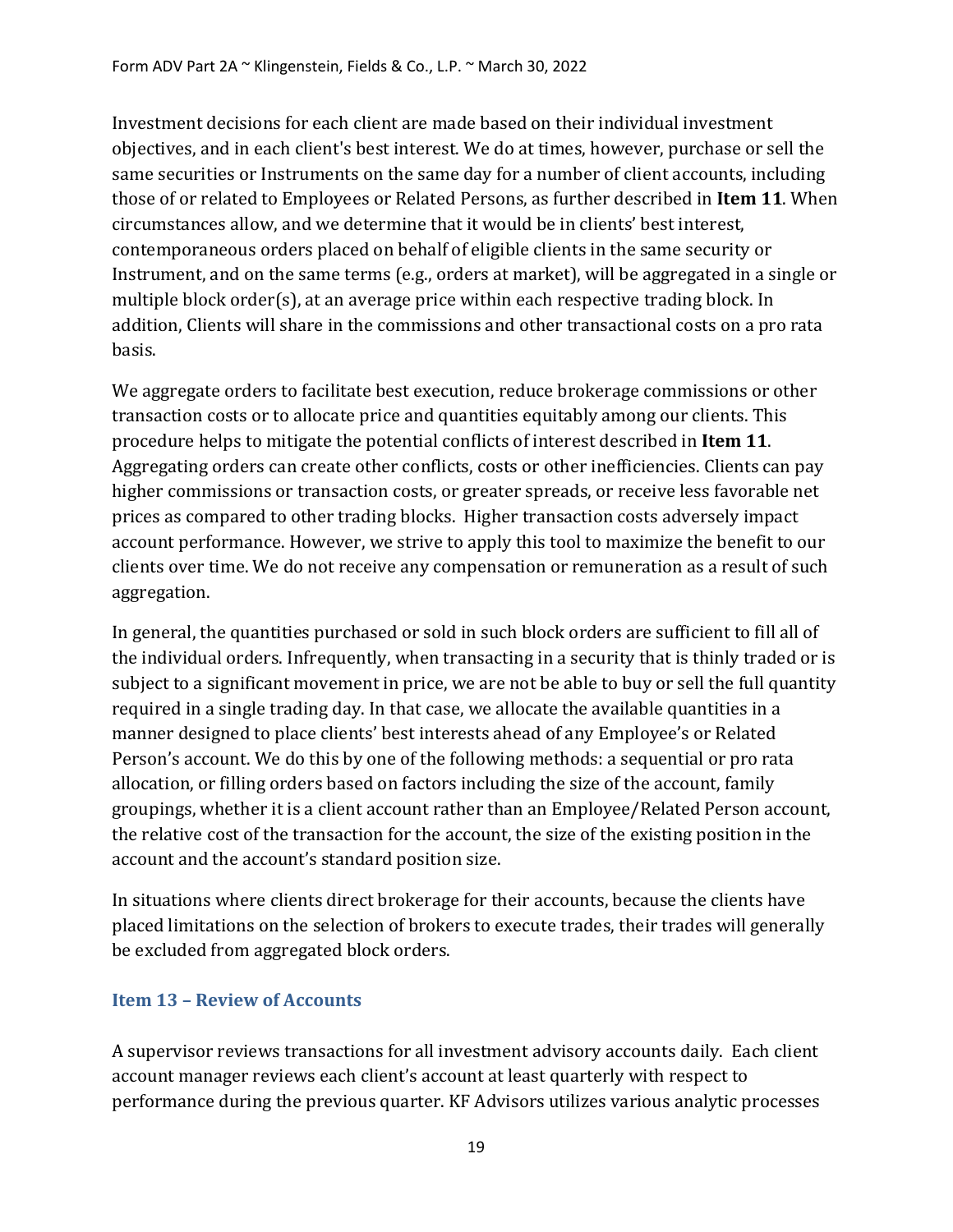to support supervisor oversight of the account review function. The account managers and supervisors performing these reviews are listed in the Brochure Supplement on Form ADV Part 2B.

Account managers and supervisors are available to meet with clients on request.

We send quarterly statements to clients showing a summary of the investments in their account, including cost, current market value, yield, income, and other relevant information. As noted in **Item 15** (below), clients should compare the statements we provide with statements for the same account from the client's custodian.

# <span id="page-22-0"></span>**Item 14 – Client Referrals and Other Compensation**

Our clients pay us fees to manage their financial assets and provide financial advice, as described in **Item 5**. We are not paid in cash or prizes or with any other economic benefits by anyone else to manage client accounts.

Client account managers can benefit directly or indirectly by adding new clients or more client assets. In addition, certain advisory personnel are compensated for obtaining clients for the firm. KF Advisors, from time to time, engages one or more individuals or entities to solicit investment advisory clients in accordance with SEC rules. The general form of arrangement and compensation would entail a share of such fee revenues paid to the solicitor. As of this writing, the number of accounts and amount of assets subject to these arrangements is not material to KF Advisors. As noted in **Item 15**, Schwab is the custodian for the majority of KF Advisors clients. We receive an economic benefit from Schwab in the form of the support products and services it makes available to us and other independent investment advisors whose clients maintain their accounts at Schwab. These products and services, how they benefit us, and the related conflicts of interest are described above (see **Item 12**).

The availability to us of Schwab's products and services is not based on us giving particular investment advice, such as buying particular securities for our clients. We do not require clients to maintain custody of their assets at Schwab. The availability of these products and services would not change materially, even if a substantial number of our clients moved custody of their assets away from Schwab, because the amount of assets our clients have in custody at Schwab is many times larger than their threshold for providing such products and services. Accordingly, we do not believe that this relationship creates a material conflict of interest.

We believe that the availability of these products and services and the high level of coordination between Schwab and KF Advisors provides a material benefit to our clients who choose to use Schwab as their custodian.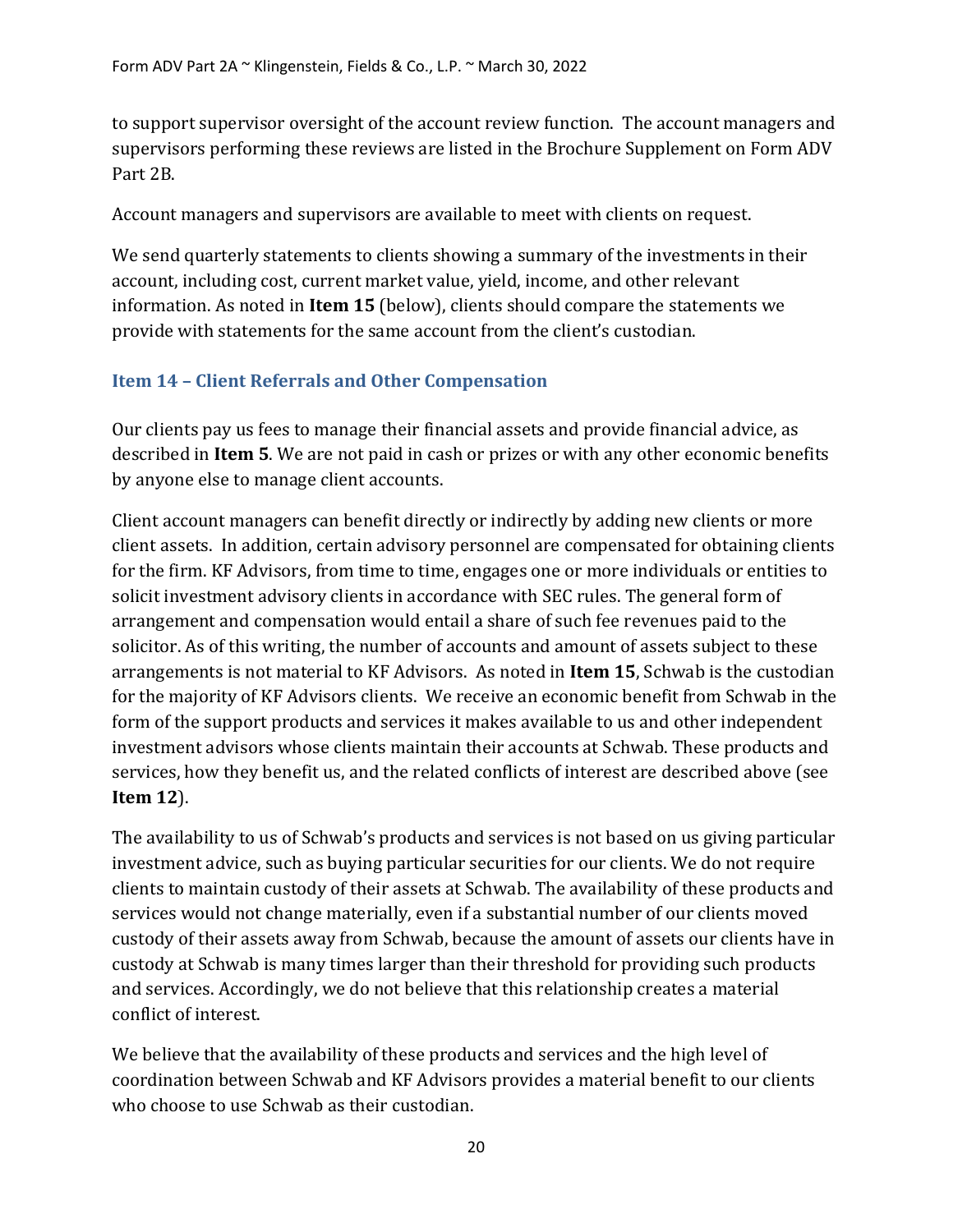## <span id="page-23-0"></span>**Item 15 – Custody**

KF Advisors is not a Qualified Custodian, so we will not hold funds and securities for client accounts. Under government regulations, however, we are be *deemed to have custody* of client assets due to the following circumstances:

- we are authorized to instruct a custodian to deduct our advisory fees directly from an account;
- we are authorized to move client funds or assets to another account of client or to another person's account;
- we (or one of our employees) serve as trustee or executors for a client;
- a client invests in a pooled investment vehicle that we control; or
- contractual provisions in the agreement between client and custodian can lead to inadvertent custody.

Each of these arrangements gives KF Advisors or its related persons access to client assets. This means we must have procedures in place to ensure that we use those broad powers only for the benefit of our clients. In addition, KF Advisors is subject to an annual surprise CPA examination to verify the assets for which we are deemed to have custody. KF Advisors-affiliated private investment funds satisfy Custody Rule requirements by having their annual financial statements audited by a PCAOB registered and inspected audit firm and distributing these audit reports to participants within specified dates.

Clients typically designate a Qualified Custodian to hold their funds and securities and open an account. This can be a broker-dealer, a bank or other financial institution. KF Advisors is authorized to give instructions to the custodian with respect to all investment decisions regarding a client account as described in the client's investment advisory agreement with us.

Unless a client directs KF Advisors otherwise in writing as to custody arrangements of their account, the client will be deemed to have designated the Schwab Advisor Services division of Schwab, a registered broker-dealer, member SIPC, as their custodian and we will ask them to open a brokerage and custody account in their name. We do not open the accounts for our clients, although we will assist them in doing so. "Client accounts are organized into Master Accounts on the Schwab Platform for administrative purposes. These Master Accounts are designated to be under the control of the ADVISER or KF Group." The custodian will hold all cash, securities and other property of the client account. KF Advisors is independently owned and operated and is not affiliated with Schwab. A copy of Schwab's current fee schedule is available on request.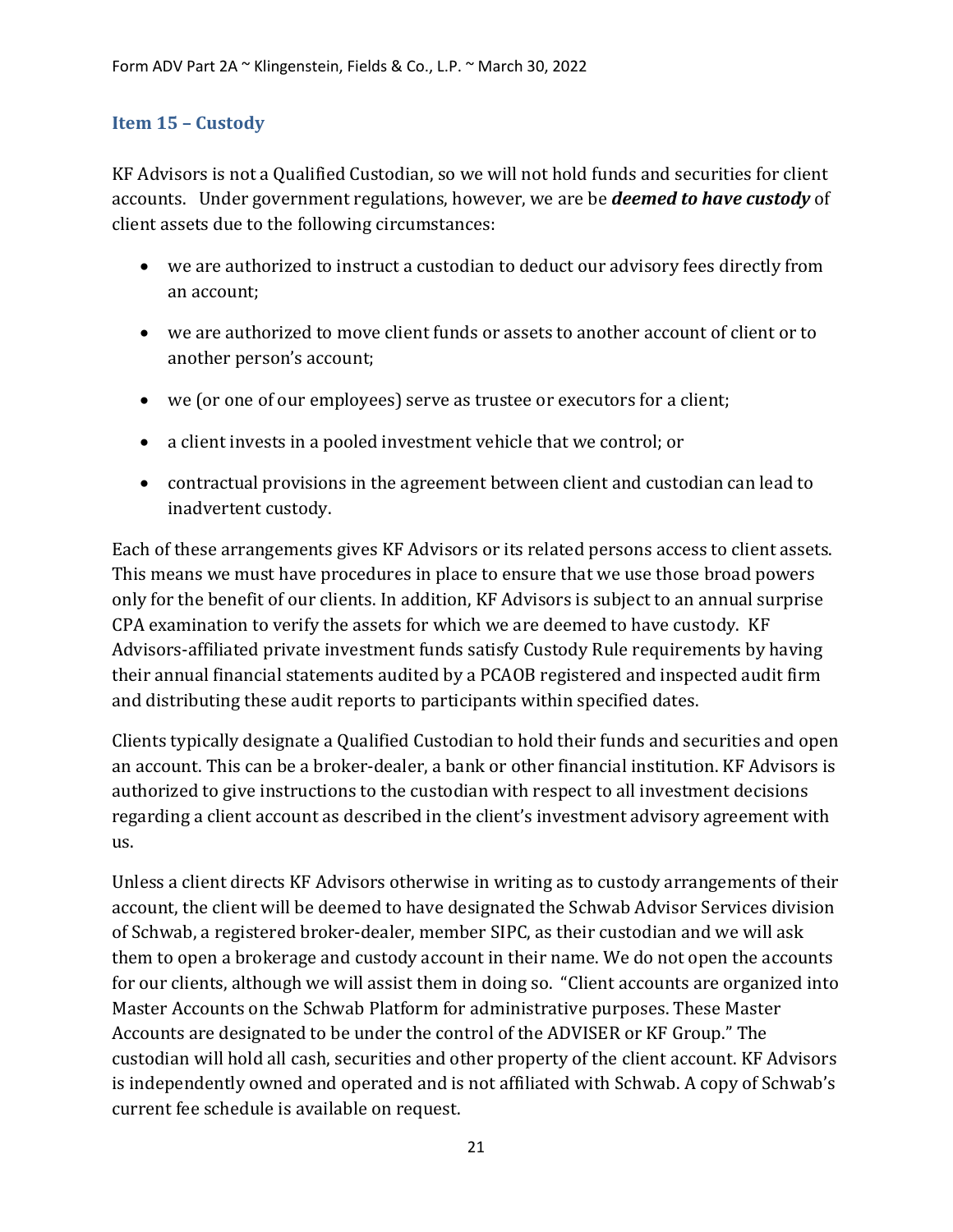Clients will receive statements from the broker dealer, bank or other qualified custodian that holds and maintains the client's investment assets, at least quarterly.

We urge clients to carefully review such statements and compare such official custodial records to the account statements that we provide. Our statements can vary from custodial statements based on accounting procedures, reporting dates, or valuation methodologies of certain securities. Clients are encouraged to notify us immediately of any material differences between these statements.

## <span id="page-24-0"></span>**Item 16 – Investment Discretion**

Most KF Advisors clients give us discretionary authority at the outset of an advisory relationship to determine the mix of assets and select the identity and amount of securities to be bought or sold for their account. Our authority is stated and described more fully in each client's Investment Advisory Agreement with us.

In all cases, however, we make decisions in a manner consistent with the stated investment objectives for the particular client account.

When selecting securities and determining amounts, KF Advisors' observes, where applicable, the investment policies, limitations and restrictions of the clients it advises. Clients can limit the amounts or proportions of specific types of assets owned, specify securities to purchase, or that should not be purchased in their accounts, or provide other guidelines that they consider appropriate.

Any specific client direction that limits KF Advisors' discretionary authority as to investment objectives, policies, guidelines and restrictions must be provided to KF Advisors in writing and can be changed by the client at any time by further written notice.

By giving us discretion to manage a client account, a client trusts us to do what is in their best interests. U.S. securities laws recognize this special relationship, and require investment advisers to be subject to a fiduciary duty, the law's highest standard of care. That means that we must put our client's interests ahead of ours at all times by providing advice and recommending investments that we believe are the best for our client. We must also explain any conflicts of interest that exist in our business and have policies and procedures to limit and mitigate these conflicts and protect clients from any damage. Certain of these disclosures can be found throughout this brochure.

# <span id="page-24-1"></span>**Item 17 – Voting Client Securities**

Unless a client directs KF Advisors otherwise in writing, and except with respect to (i) assets allocated pursuant to its asset allocation strategy to independent investment managers,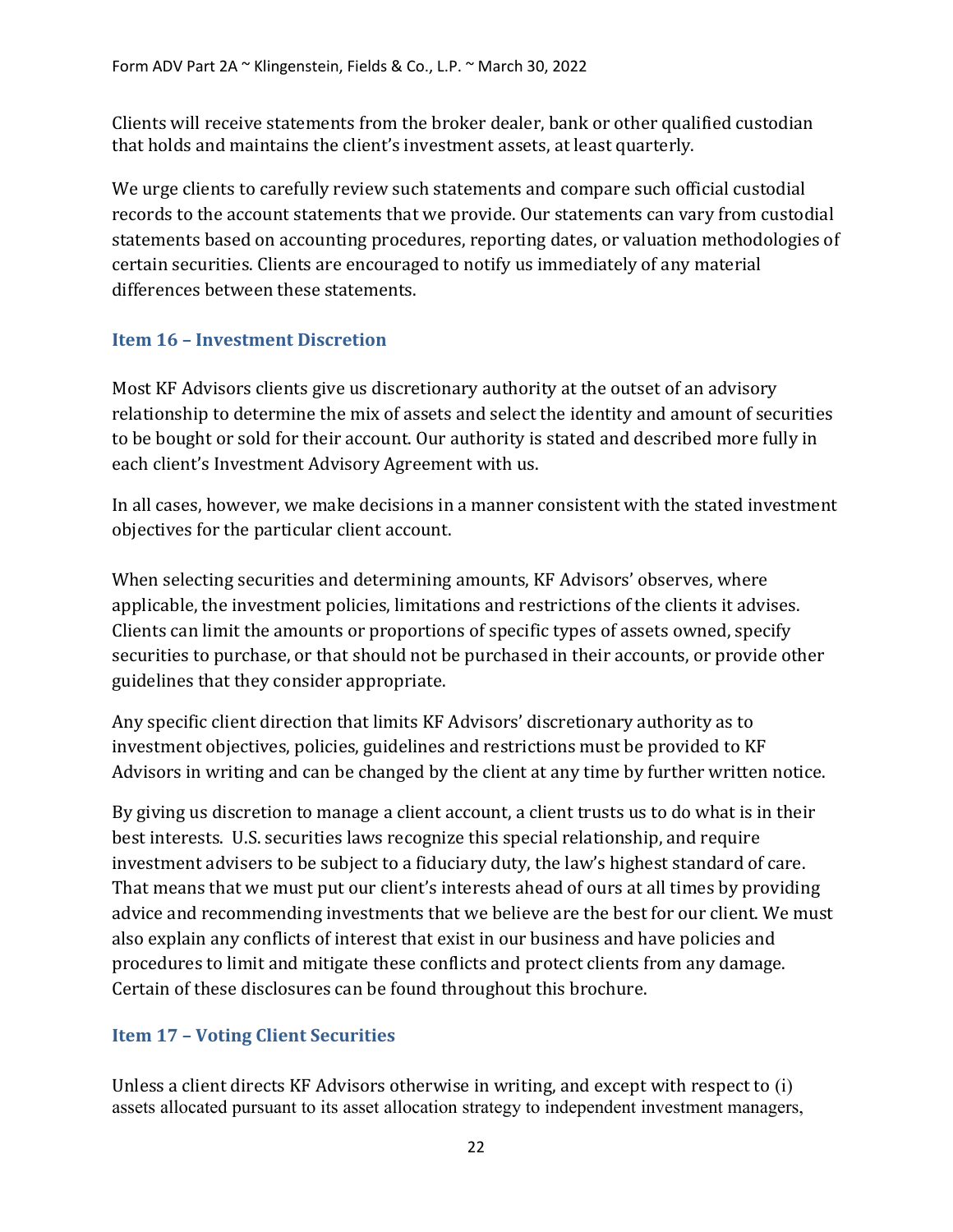mutual funds and private funds (for which the respective investment manager shall retain proxy voting authority), or (ii) assets otherwise not directly managed by the ADVISER, KF Advisors votes proxies for securities owned by its clients consistent with its proxy voting policy and procedures, which will be amended from time-to-time. Clients can request a copy of our proxy voting policy and procedures (or those of our service provider) and information on how their proxies were voted by calling the telephone number or mailing a request to the address found on the cover page of this Part 2, or by emailing [maria.chambers@klingenstein.com.](mailto:info@klingenstein.com) Clients for whom we vote proxies can direct us, in writing, as to how to vote their shares in a particular solicitation.

In light of the volume of proxy votes related to client holdings and in order to mitigate risks involved with any conflicts of interest that might otherwise arise in the voting of client proxies, KF Advisors relies on its proxy voting administrator Broadridge, an unaffiliated third party service provider, through its ProxyEdge® platform to:

(a) through its integrated Glass Lewis &Co.'s Investment Manager Guidelines (the "Glass Lewis Guidelines"), and to a lesser extent at client's request the Glass Lewis & Co.'s ESG Policy Guidelines, provide research and make voting recommendations for securities held in client portfolios;

(b) vote and submit proxies in a timely and efficient manner;

(c) handle other administrative functions of proxy voting, including reconciliations;

(d) maintain records of proxy statements received in connection with proxy votes

and provide copies of such proxy statements promptly upon request; and (e) maintain records of votes cast.

KF Advisors generally votes in accordance with Glass Lewis' recommendations. In limited circumstances, such as when voting on non-routine matters for securities that represent a significant KF Advisors holding, KF Advisors will periodically review the proxy materials and recommendations, including any relevant research reports provided by Glass Lewis, for any conflicts and any other relevant issues and make a final decision that in KF Advisors' judgment best represents the client's best interests.

KF Advisors will vote client shares inconsistent with Glass Lewis' recommendations if KF Advisors believes it is in the best interests of its clients. KF Advisors retains final authority and fiduciary responsibility for proxy voting. KF Advisors has identified potential instances where there may be a material conflict between the interests of the firm and our client's best interests. Our identified conflicts may arise when an employee or an employee's immediate family is affiliated on a significant level with a public company whose proxies are to be voted. These conflicts do not relate to any activities of KF Advisors, because KF Advisors does not engage in underwriting, investment banking or other similar financial activities. In addressing any potential conflicts, KF Advisors will (i) in cases where Glass Lewis has made a voting recommendation, take no further action, in which case such proxy will be voted in accordance with the Glass Lewis voting recommendations, as applicable or